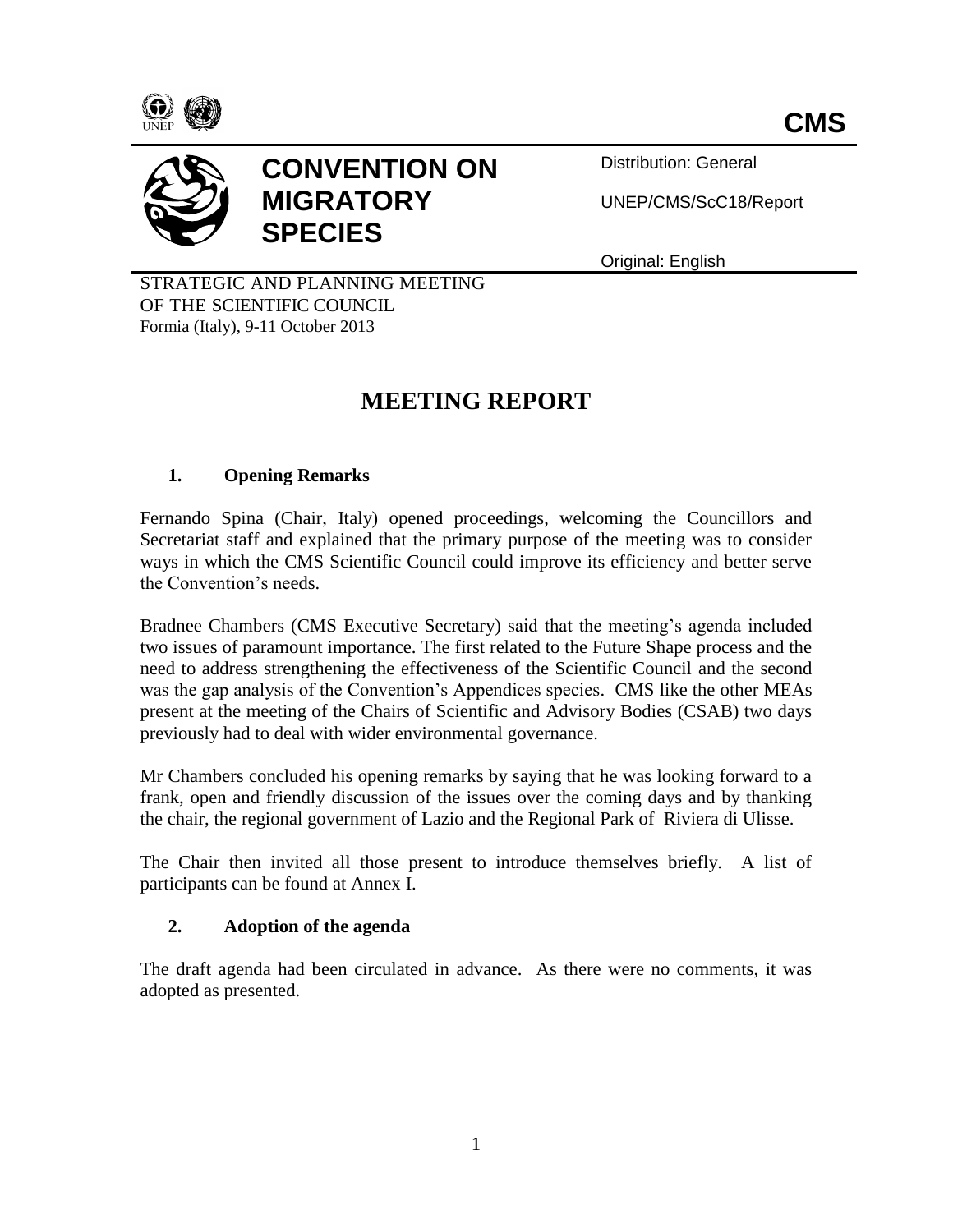#### **3. Planning, assessment and gap analysis of the Scientific Council (PAGA)**

Mr Chambers gave a presentation outlining options for reforming the Scientific Council, stressing that the ideas contained in it were meant to stimulate discussion and were not a *fait accompli.* A proposal would be put to the COP after full consultation.

The Convention had a mandate from COP Resolution 10.9 to undertake a review, examining the options to restructure the Council to maximize its efficiency. The idea of reforming the Council had first been raised as long ago as COP7 in 2002. The current structure had strengths and weaknesses, and lessons could be learned from the advisory bodies of other MEAs and greater synergies achieved with the other instruments within the CMS Family. MEAs were expected to work together through bodies such as the CSAB and CMS had a clear niche role within the wider strategy of environmental governance.

The views of the Council itself would be invaluable, and the discussion while primarily concentrating on the scientific aspects, should take account of political considerations. The aim would be for the Secretariat to draw up an options paper to be circulated to all interested parties for comment and ultimately for the COP to make a decision. If possible, the changes would be made without the need to amend the text of the Convention, as reratifying the treaty would be time consuming. A legal opinion could be sought from either UNEP HQ or the UN Office of Legal Affairs (UNOLA) on the extent to which changes could be implemented without requiring changes to the Convention text.

A survey of Councillors' expertise had shown that there were numerous specialists for birds, forest habitats and wetlands, but some key areas were underrepresented or not represented at all. On threats, there was wide knowledge of issues relating to habitat and climate, hunting and invasive alien species, but gaps e.g. regarding ship collisions, oil pollution, electrocution, and acoustic and light pollution.

CMS was a relatively old Convention originating from the 1972 Stockholm Conference. The CMS model (allowing each Party to nominate a Councillor plus nine COPappointees resulting in a membership of circa 100) was not followed by later treaties such as those arising from the Rio Summit and the Ozone Convention. Many of these later MEAs had a two-tier advisory system – a wide pool of experts with a smaller (c. 20 member) body composed of regional representatives, specialist experts and technical bodies (the model used by AEWA within the CMS Family). They also had a dedicated funding mechanism attached to them.

The Chair welcomed the Executive Secretary's presentation, which had set the role of the CMS Scientific Council in the broader context of the family of biodiversity-related MEAs represented at the CSAB. Experience had shown that many members of the Council did not have enough time to fulfil their role properly and even innovations such as the workspace had only had a marginal effect on increasing the level of participation. The experience of AEWA with its workspace was different as a dedicated staff member was available to drive the discussions forward. The Chair suggested that the Secretariat should in future inform the institutions employing councillors of the requirements of the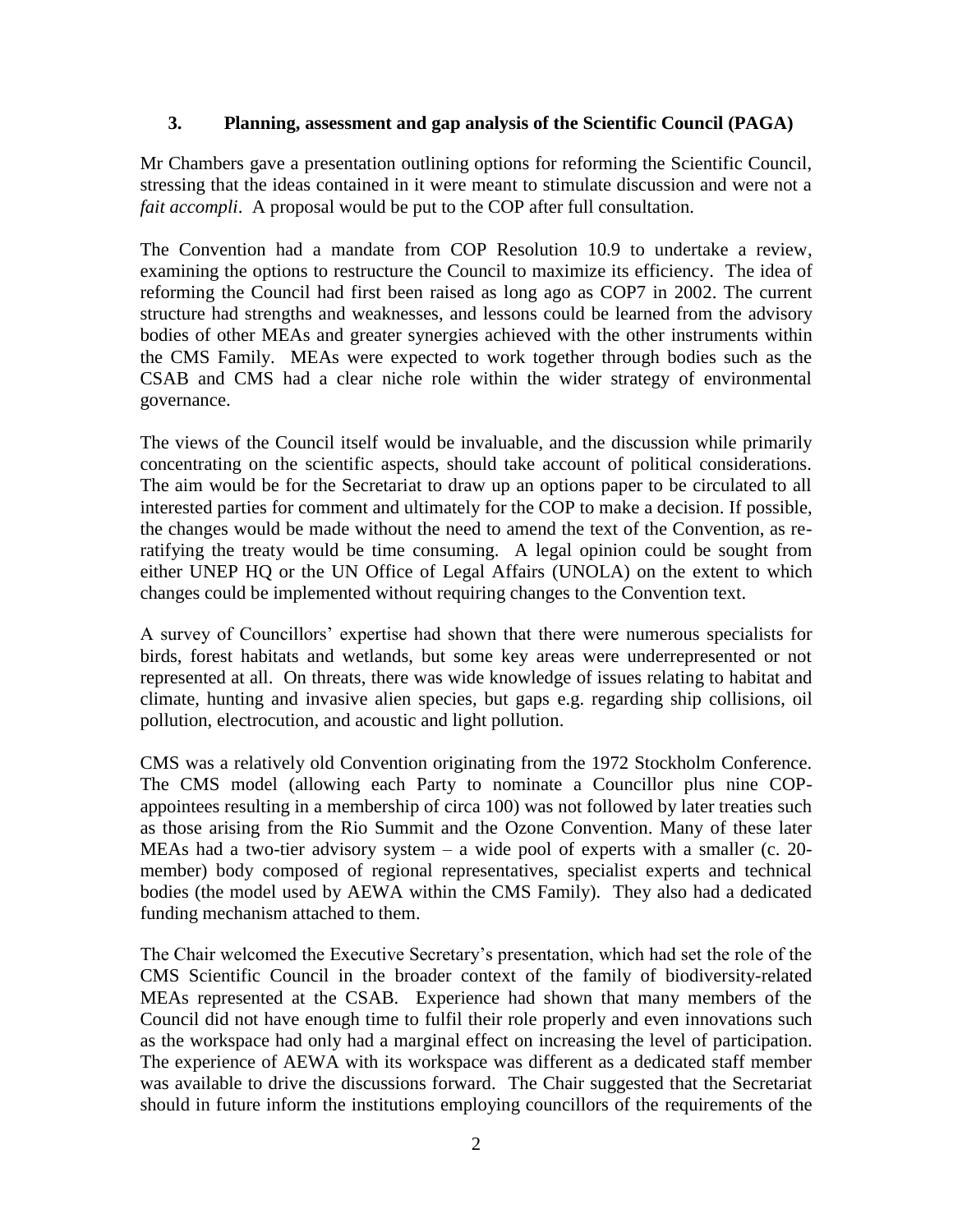post. It was said that it was unlikely that any individual would have the full range of expertise to cover all the issues being dealt with by the Council. It was time to consider the role of the Scientific Council and how it could best exploit the unique niche role of the Convention in contributing to policy on protected areas, seasonality, connectivity and climate change, given the potential for using migratory species as a vehicle.

Rodrigo Medellín (COP-appointed councillor for Neotropical fauna) described his experience of working for ten years with CITES, whose Animals and Plants Committees each with 13 members seemed to have evolved differently from the CMS Scientific Council. Parties had greater incentive under CITES to act in their national interest and Mr Medellín asked whether this was also the case with the nationally appointed councillors in CMS. Generally it was felt that nationally appointed councillors were unbiased but were sometimes subject to political pressure.

Zeb Hogan (COP-appointed councillor for freshwater fish) said that the strength of the CMS Scientific Council was its integrity and objectivity. Many of the COP-appointed councillors had also been in post for some time providing the continuity that a high turnover of nationally appointed members made difficult to achieve, and leadership on the issues within their portfolios. His experience was that the Council was not overpoliticized, a view shared by Bill Perrin who spoke of his different experiences in two other organizations, the IWC and IUCN. He thought that meetings should be kept as small as possible and that more work should be done through intersessional ad hoc working groups.

Leon Bennun (COP-appointed councillor for birds) said that the Council should also be compared with the Ramsar Scientific and Technical Review Panel (STRP); this body was made up of experts but seemed to be rather divorced from policy implementation and operated in something of a vacuum. The Council might be unwieldy but it seemed to work, with the nationally appointed councillors often providing a political reality check. He feared that reducing the size of the Council might make the appointment of national members or regional representatives political.

Colin Limpus (COP-appointed councillor for marine turtles) said that CMS had very Eurocentric origins with a strong focus on birds and terrestrial mammals. This had led to the imbalance of the Council's taxonomic working groups, with large numbers attending the avian group and only a handful the marine turtle one. Some taxonomic groups attracted the attention of NGOs (WDC was active in the marine mammals group) but there was no such engagement regarding marine turtles. He also said that he received little feedback from Parties and commented on the low level of expertise on marine science in some countries. MOUs could have a greater role in the detailed aspects of implementation.

Mr Perrin (COP-appointed councillor for aquatic mammals) said that the regional agreements usually had their own rosters of experts familiar with the local issues, so the parent Convention should focus on those areas with no instruments in place. The Secretariat should identify both the themes and the appropriate experts to lead them. This might entail maintaining a database of scientists and their areas of expertise. As there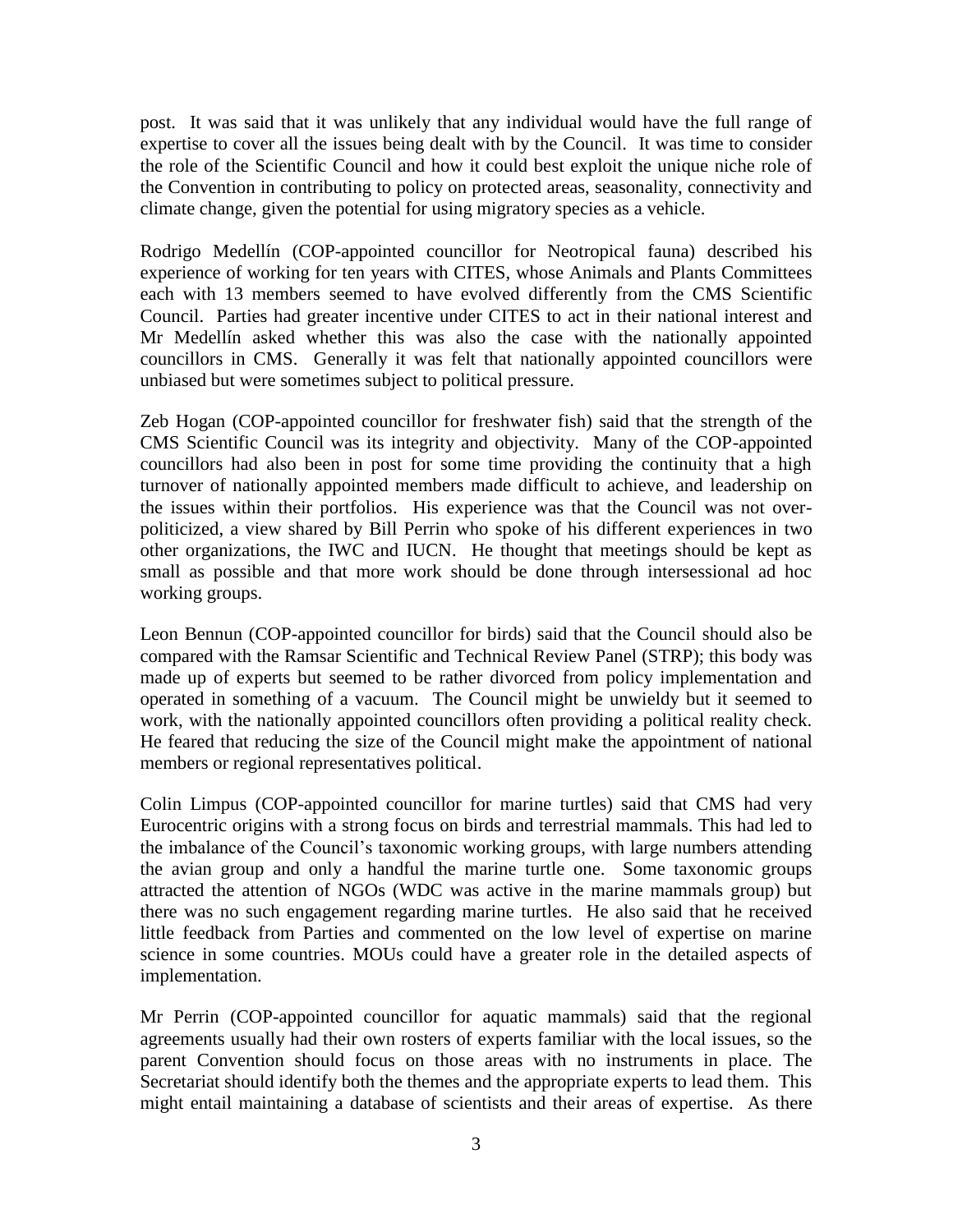were a great many cross-cutting issues affecting various taxa and of interest to other bodies, the Convention should seek to collaborate with partners, such as the IUCN Taxonomic Specialist Groups.

Malta Qwathekana (Vice-chair of the Scientific Council and scientific councillor for South Africa) suggested one solution to the problem of councillors being too detached from government was the establishment of a national CMS committee as had been done in South Africa. She had advertised for experts with knowledge of a range of species to provide her with information in her capacity of nationally appointed councillor.

The Chair summarizing the discussion so far said that two issues had emerged: the first being the size of the council and how to ensure representation if its membership were reduced substantially; and the second was how the Convention should strike the balance between scientific and political considerations.

The Secretariat had looked at a number of models with various schemes of regional representation coupled with COP-appointees, with an average membership of 20; the regional representatives would be drawn from the larger pool of national nominees. It was also envisaged that much of the work of the Council would be undertaken in smaller groups, operating intersessionally and through electronic communication. Mr Hogan wondered whether anything would be gained by establishing an additional tier in the structure which might entail holding consultation meetings. Mr Mundkur stressed the importance of regional representatives consulting other countries. Mr Biber said that the Convention text made clear that Parties could nominate a councillor (although the COP decided on the modus operandi), so major changes would mean amending the treaty.

After some discussion, consensus emerged that the COP-appointed councillors should attend the COP, where they could lead side events and be available to take questions. With the development of electronic means of communication it was not necessary for the Council to meet physically as frequently as it had before. More work could be done though thematic, regional and taxonomic working groups. Efforts needed to be made however to ensure that the online workspace was as attractive to French and Spanish speakers as it was to Anglophones.

The slides comprising Mr Chambers' presentation are attached to this report as Annex II.

# **Action Points**

- The Secretariat should contact the institutes/agencies employing Scientific Councillors explaining the level of commitment required and the prestige of association with the Convention.
- The *pros* and *cons* of other models such as the one based on the Ramsar Scientific and Technical Review Panel, which provides pure scientific advice but is divorced from practical implementation, should be considered.
- The Secretariat to consider establishing a database of experts which Councillors could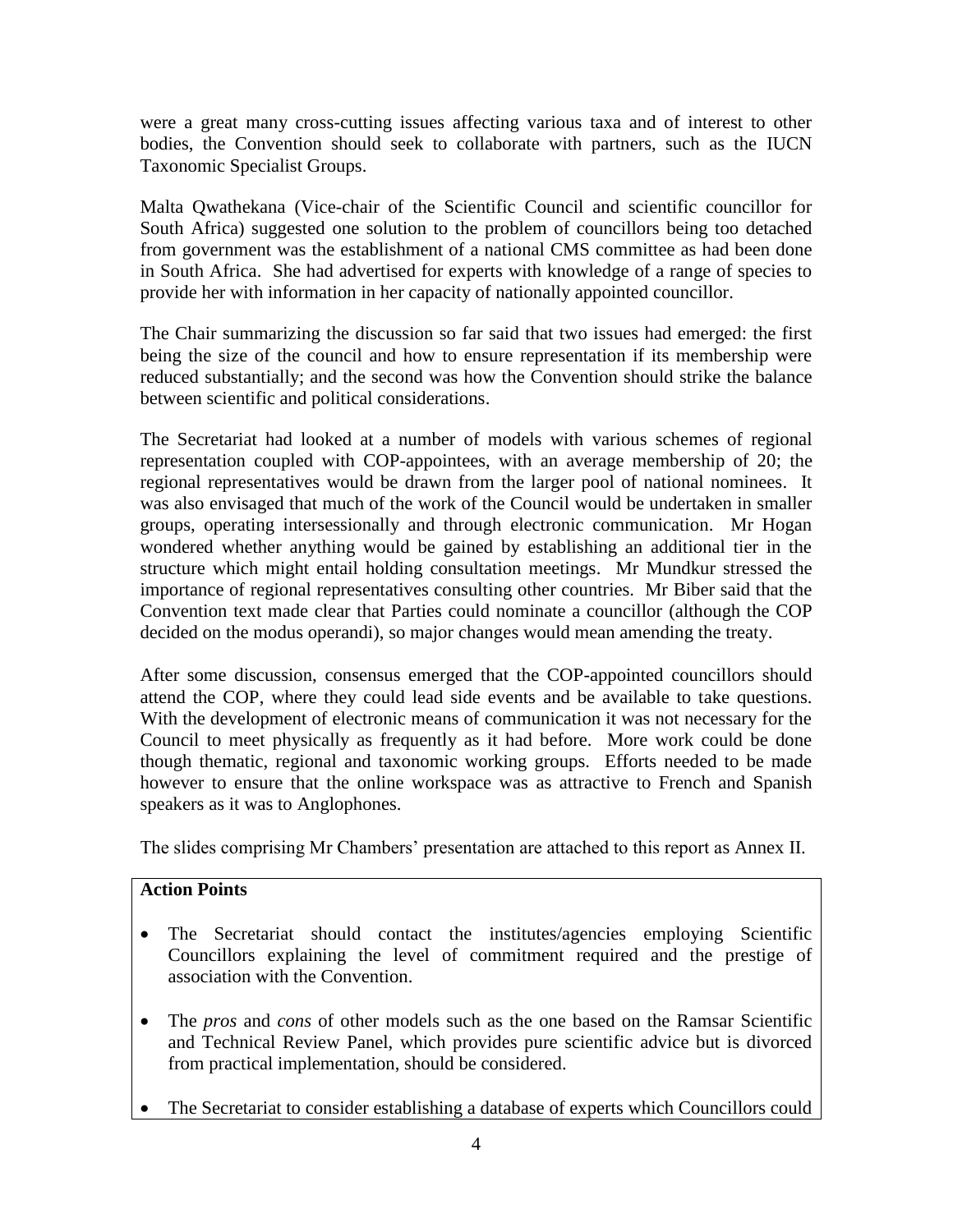consult if they need to people with specialist knowledge.

- The Secretariat would draft an options paper for formal consultation with a view to a decision being taken by the Parties at COP11 on the future structure of the Council. Including one option with the pure science and political considerations dealt with by separate bodies.
- Consideration should be given to seeking legal advice from UNEP or UNOLA regarding the extent of the changes possible without having to amend and re-ratify the Convention.
- Investigate the scope of greater cooperation between the Scientific Council and the technical bodies of the other members of the CMS Family as foreseen by the Future Shape process.

# **4. Presentation of Reports from the taxonomic and thematic Working Groups**

Reports were taken from the Appointed Councillors with responsibility for a taxonomic group and from the Chairs of Working Groups. All the presentations have been posted on the CMS Website.

# **a. Aquatic Mammals / Bill Perrin**

Mr Perrin reported that the Working Group's progress had been impeded by its lack of members with at times only one or two other participants, so efforts had been made to involve experts from outside the Council. Of 85 experts invited to participate, 34 had accepted including specialists from the UK, Australia and South Africa. The Working Group had a section on the Scientific Council Workspace and all members of the Group were informed of new information and the species being proposed for inclusion on the Appendices.

Two proposals had been received for adding species to the CMS Appendices. One submitted by the Migratory Wildlife Network concerned the Polar bear (*Ursus maritimus*) for inclusion on both Appendices. The second concerned the Mediterranean population of Cuvier's beaked whale (*Ziphius cavirostris*) for which noise pollution was a major threat and was being proposed by ACCOBAMS. A number of further draft proposals were under development; these concerned the Beluga (*Delphinapterus leucas*), the Narwhal (*Monodon monoceros*) and north-eastern Atlantic population of the Orca (*Orcinus orca*) together with its transient form from the north-western Pacific, and the White-beaked Dolphin (*Lagenorhynchus albirostris*)*.*

Resolution 10.15 had requested that a workshop be held on cetacean social culture and the implications for CMS conservation priorities. The workshop was being organized in conjunction with WDC and would be held in London in April 2014 with Giuseppe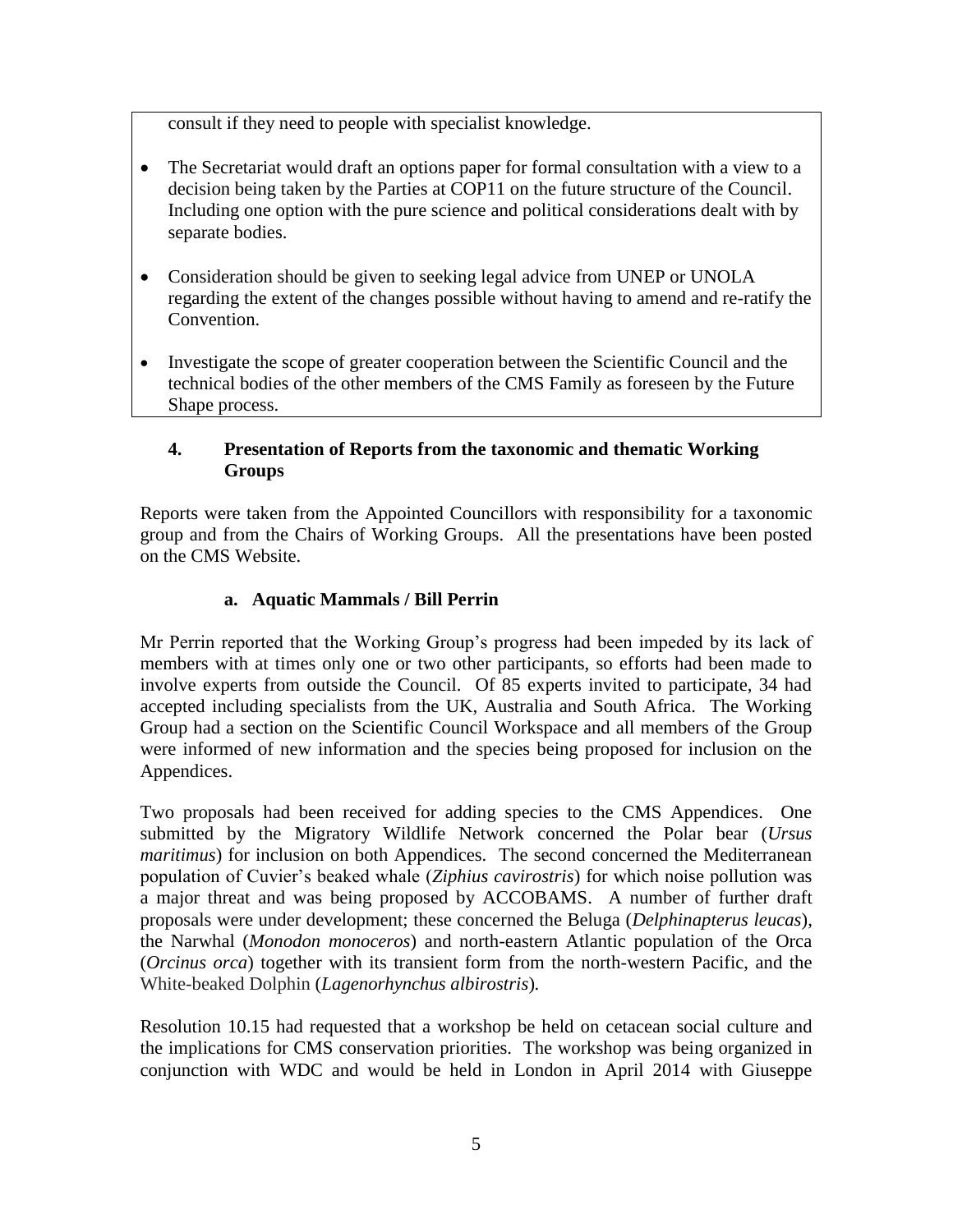Notarbartolo di Sciara as chairman. Although not within the direct remit of the Working Group, three reviews required under Resolution 10.4 on marine debris were under way. Mr Perrin's presentation can be found at Annex III.

# **b. Birds / Leon Bennun**

Mr Bennun reported that the Working Group had not met since the last meeting of the Council but progress had been made on a number of issues related to birds through use of the Workspace and opportunities presented for informal contacts during meetings such as the BirdLife International Congress. No proposals had been actively sought for No proposals had been actively sought for amendments because of the lack of clarity regarding the listing criteria.

The principal developments included the ad hoc meeting on avian taxonomy where the importance of the IUCN Red List for a number of CMS instruments had been stressed. CITES, CMS, AEWA and the Raptors MOU would analyze the implications of the provisional new non-passerine list being prepared by BirdLife International.

Funding from the UK and the Raptors MOU had enabled a coordinator (Symone Krimowa, based at RSPB) to be appointed for work on the poisoning resolution adopted at COP10. A Workshop, chaired by Richard Shore (CEH) had been held in Tunis in May 2013 where reviews of rodenticides, agro-chemicals, veterinary pharmaceuticals, lead and poison baits had been produced.

The Saker Falcon Task Force had met in March 2012 and again in September 2013, the latter meeting held back-to-back with a Stakeholder Workshop. Funding had been secured from the Saudi Wildlife Authority, the European Commission and the CITES Secretariat.

Clearer terms of reference were needed to guide activities to be undertaken under Resolution 10.23 (Concerted and Cooperative Actions). Establishing a CMS Working Group on energy might be considered to follow up the resolution on power lines (Resolution 10.11). The revision of NBSAPs and the Friends of Aichi Target 12 provided opportunities for building partnerships and synergies as foreseen in Resolution 10.12. The emergence of influenza virus H7N9 had not yet been linked to wild birds, but the same questions were being raised as before. The unsustainable level of taking of birds was a cause for concern in Egypt and Libya and the Secretariat had responded by offering assistance to the Egyptian Government. Good news however was being received from Nagaland (India) and the trapping of Amur falcons (*Falco amurensis*).

The slides comprising Mr Bennun's presentation can be found at Annex IV.

# **c. Freshwater fish / Zeb Hogan**

Mr Hogan reminded the meeting that 5 fish species were listed on CMS Appendix I and 27 on Appendix II, covering a number of sturgeons, seven sharks (some added at COP9), a cat fish and the Giant Manta ray, added to both Appendices at COP10. At COP10 four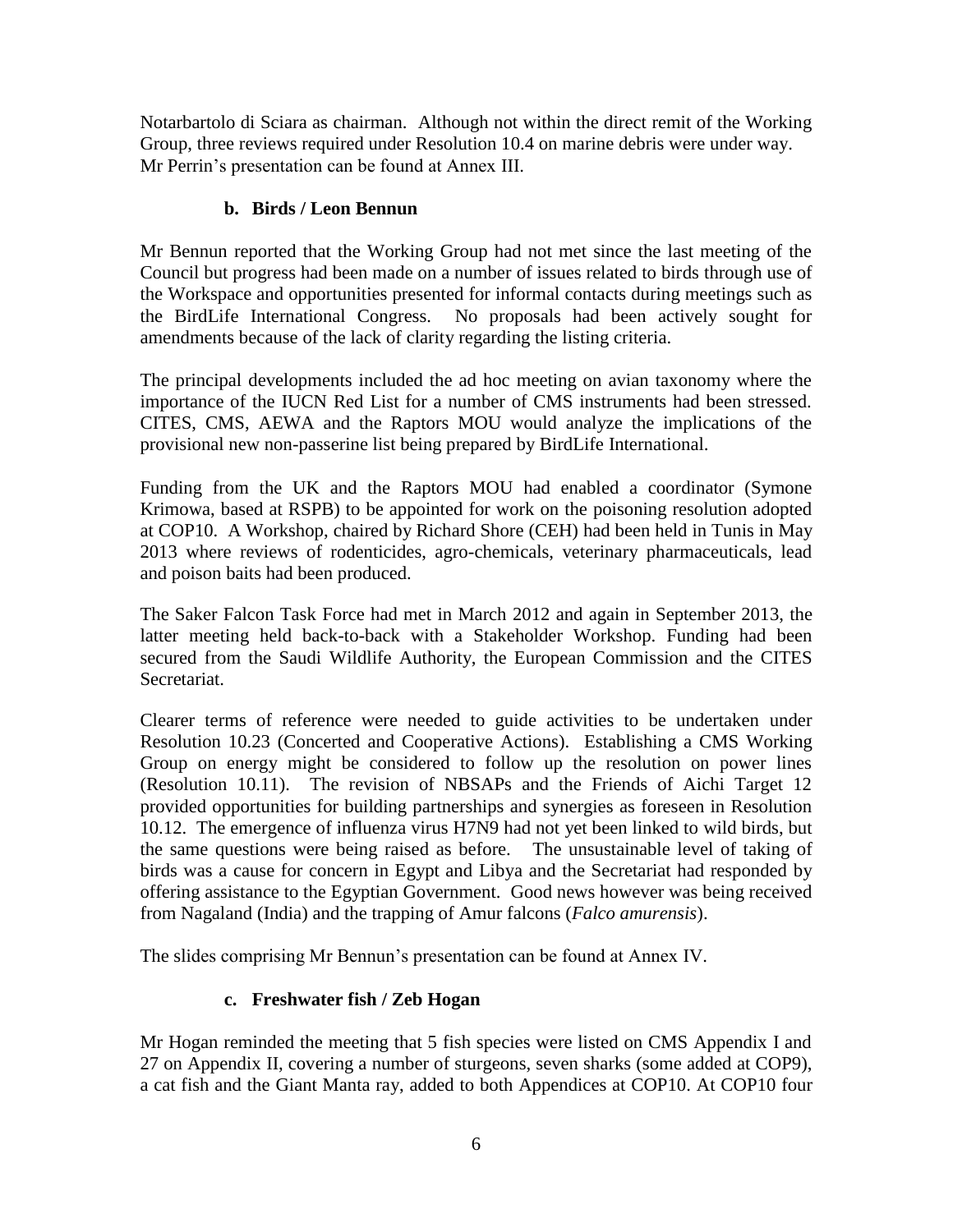proposals had been received from Paraguay to list freshwater fish species. The Council had asked for the proposals to be reworked.

Some further shark and ray species were also being considered with draft proposals in circulation awaiting Parties to table them. There were several potential candidate species for which no CMS Party was a range state; this was particularly true of fish in the Mekong where dam building was affecting migration.

The Sharks MOU was attracting interest from non-Parties (notably the USA) and was a new venture for CMS in the marine environment. It was however questionable whether CMS was the most appropriate forum for tuna conservation, because there were RFMOs in place to deal with these fisheries. There was also scope in South America for the Convention and other marine fish species to expand its interest in this area. Finally, the UN General Assembly had established an ad hoc Working Group on areas beyond national jurisdiction (ABNJ).

Barry Baker (COP-appointed councillor for bycatch) emphasized the importance of working with RFMOs especially with regard to bycatch. Some RFMOs were more relevant to CMS and its instruments than others; ACAP regularly attended meetings of the Indian Ocean Tuna Commission (IOTC).

Taej Mundkur (COP-appointed councillor for Asiatic fauna) said that the South American office of Wetlands International was active in projects relating to fish. It was frustrating that the CMS Small Grants Programme was restricted to species already listed, as research into non-listed fish could be useful and might attract the interest of non-Parties. He also mentioned World Fish Migration Day, which was an initiative similar to World Migratory Bird Day and was attracting growing interest.

Olivier Biber (Chair of the African-Eurasian Migratory Landbirds Working Group) said that CMS had proposed a project to IPBES concerning the High Seas and as CBD's lead partner with regard to the conservation and sustainable use of migratory species, CMS should be eligible for funding under GEF. The Chair stressed the importance of ensuring that migratory species were considered at the next IPBES plenary meeting in Turkey and that the Convention maintained its profile in this forum.

The slides comprising Mr Hogan's presentation can be found at Annex V.

# **Action Points**

- The Secretariat should seek a COP mandate to continue its involvement in issues relating to marine fish and the High Seas and areas beyond national jurisdiction.
- Consideration should be given to supporting World Fish Migration Day as a means of promoting the profile of the Convention
- Migratory species should be considered at the next IPBES plenary meeting in Turkey in December 2013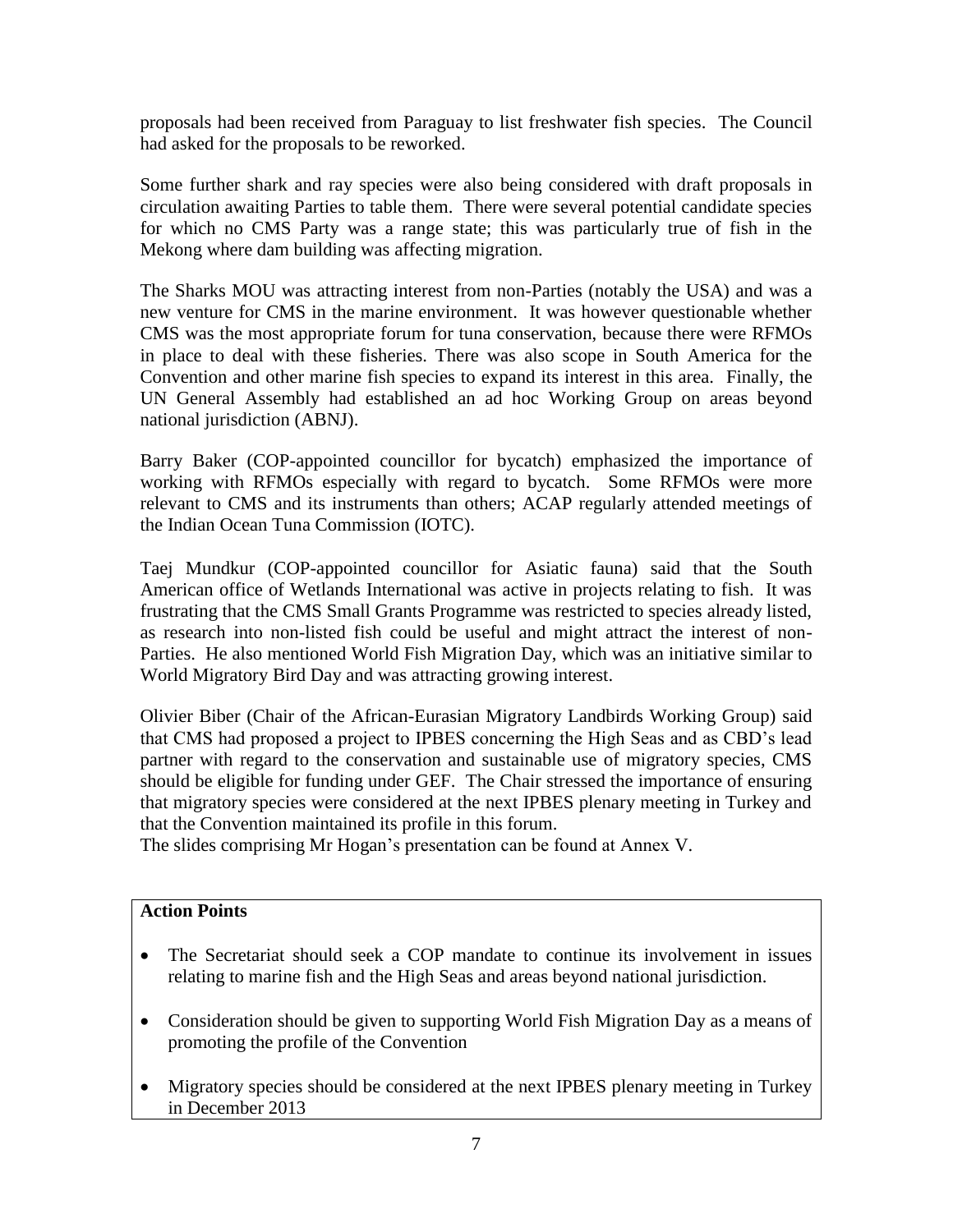# **d. Climate change / Colin Galbraith**

In the absence of Colin Galbraith (COP-appointed councillor for climate change), Borja Heredia (CMS Secretariat) gave an account of progress made by the Climate Change Working Group. Work was concentrating on developing a CMS Programme of Work on Climate Change and the Secretariat was in the process of recruiting a dedicated team of interns. There were plans to hold a Workshop, possibly jointly organized with another MEA. Promises of financial support had been received from Germany and Monaco along with an invitation from Costa Rica.

#### **e. Flyways / Taej Mundkur**

Mr Mundkur explained that COP9 had set up the Flyways Working Group, which had looked beyond the immediate CMS Family and had sought experts from regions where the Convention was not well established to complement the COP-appointed and national councillors and representatives of CMS instruments and partner NGOs. The Secretariat had organized a meeting of the Working Group in 2010 with the support of the Government of Switzerland and a Resolution on flyways had been adopted at COP10.

There was a wide range of frameworks operating in the world's major flyways: the Americas, Africa-Eurasia, Central Asia, East Asia-Australasia, and the Pacific. CMS was actively cooperating with a number of partners, including CAFF in the Arctic, Western Hemisphere Migratory Species Initiative (WHMSI) and Western Hemisphere Shorebird Reserve Network (WHSRN) in the Americas, and Ramsar and CITES globally.

The Central Asian Flyway Action Plan overlapped with the area already covered by AEWA and the sites identified under the GEF-funded wetland project focusing on the Siberian Crane. Work was also under way for passerines through the African-Eurasian landbirds initiative and a meeting to elaborate an Action Plan had taken place in Accra, Ghana in August 2012.

The level of activity was lowest at the moment in the Pacific flyway. The countries of the region were predominantly small island developing states (SIDS) with low internal capacity facing problems associated with climate change. Addressing the detrimental effects of invasive alien species on endemic flora and fauna was the top priority. CMS had some Parties in the region and a presence in the SPREP office in Samoa.

The next Strategic Plan to be agreed at COP11 needed a simple and achievable Programme of Work, while the Flyways Working Group should be continued with an expanded membership. If sufficient funds were available, a meeting or series of regional meetings should be organized possibly in cooperation with other bodies.

The fifth meeting of "Partners in Flight" had taken place in Utah, USA, and showed that there were opportunities for CMS to reach out to the USA. Mr Medellín suggested that this was true for taxa other than birds and the trilateral meeting between Canada, Mexico and the USA would be held in Mexico in 2014, where CMS could raise its profile.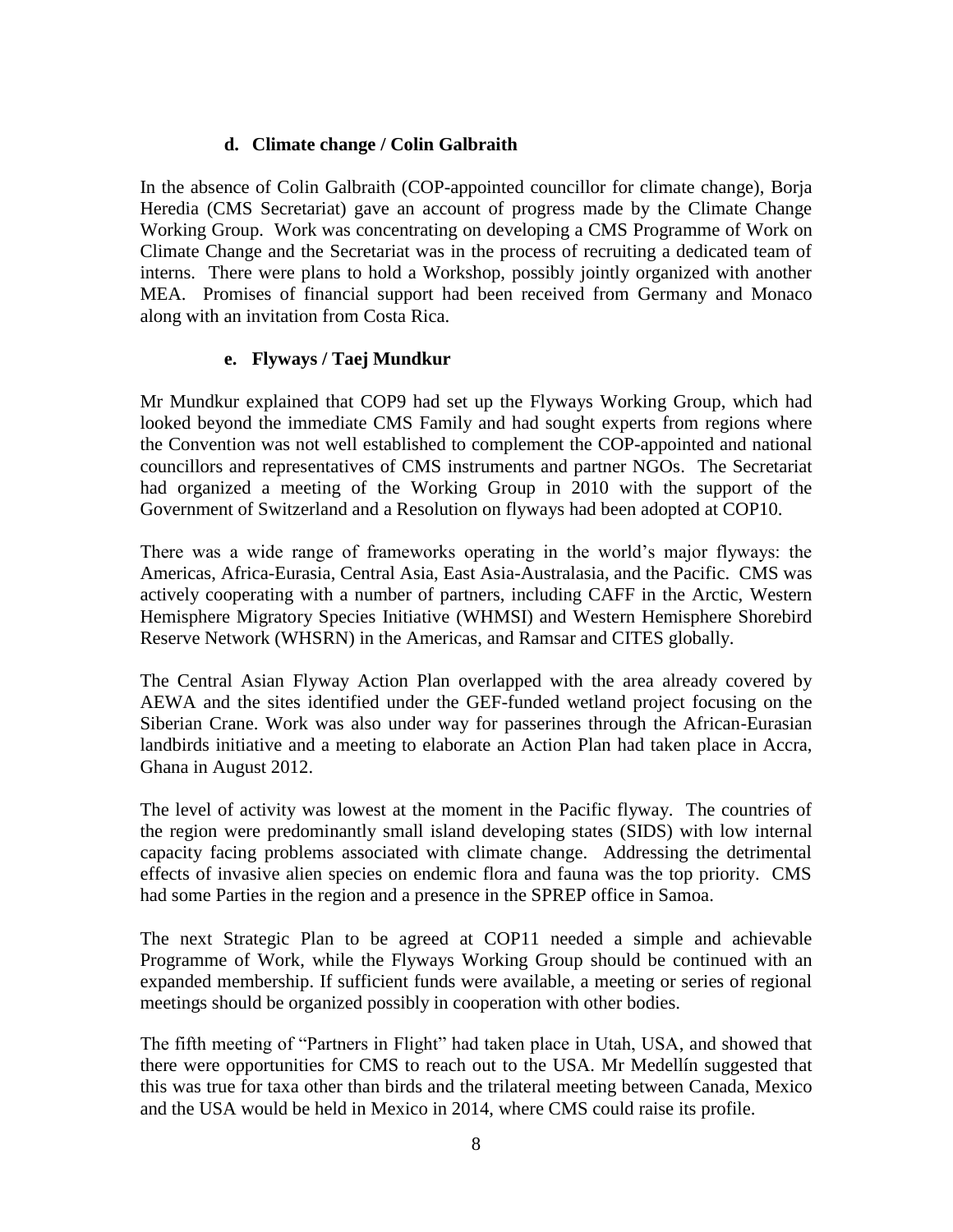World Migratory Bird Day had begun in 2006 as a response to the negative publicity arising from avian influenza and had had gone from strength to strength. Mr Mundkur strongly supported the continuation of the annual campaigns.

The slides comprising Mr Mundkur's presentation can be found at Annex VI.

#### **Action Point**

 Consideration should be given to high level participation by CMS at the USA-Canada-Mexico trilateral meeting in Mexico in 2014

#### **f. Terrestrial mammals / Roseline Beudels**

Roseline Beudels-Jamar de Bolsée (Chair of the Terrestrial Mammals Working Group) reported that apart from the Agreements and MOUs, there were two multi-species concerted actions and CMS had been developing a niche area in aridlands, a biome where NGOs had been withdrawing staff.

#### Sahelo-Saharan Antelopes

With regard to Sahelo-Saharan antelopes, a meeting had been held in Djerba, Tunisia in 1998 leading in 2012 to the declaration of the Termit Tin Toumma Nature Reserve in Niger. The NGO Sahara Conservation Fund had been founded as a direct result of CMS actions, and the Sahelo-Saharan Interest Group (SSIG) which had been set up after the meeting in Djerba now met annually. The work funded by the European Commission and the *Fonds Français pour l'Environnement Mondial* (FFEM) had started in more modest form as a project supported by the Small Grants Programme.

#### Central Asian Aridland Mammals

An Action Plan was being drafted and it would be ready to be submitted to the full meeting of the Council. Border fences and other barriers to migration were one of the main problems and these had been discussed at a workshop on the island of Vilm (Germany).

A number of species were under consideration for inclusion in the Appendices: proposals were being drafted for the Tibetan antelope and the Gaur and some more were in preparation.

The slides comprising Ms Beudels' presentation can be found at Annex VII.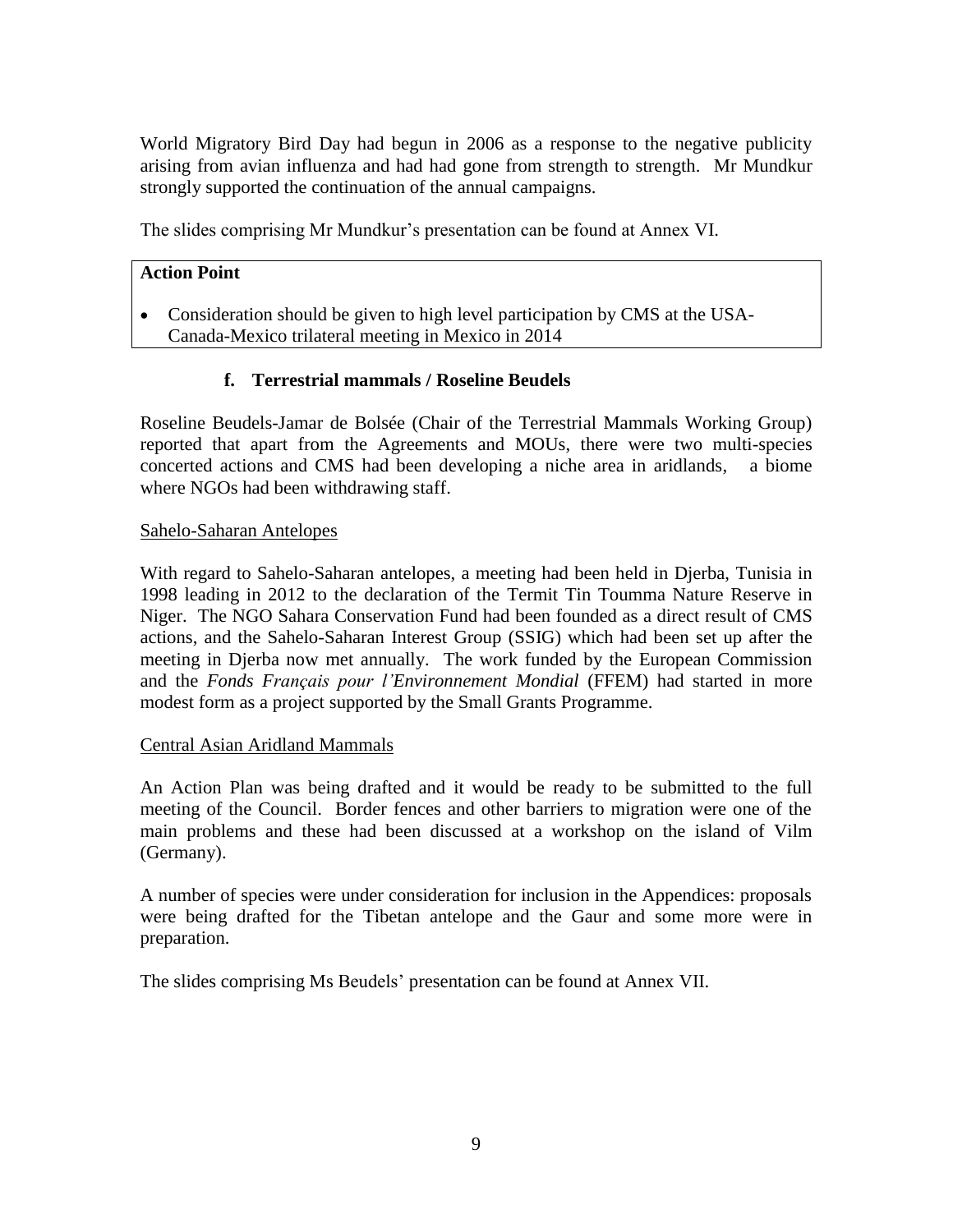# **g. Marine Turtles / Colin Limpus**

Mr Limpus opened his presentation by explaining that all species of marine turtles had been on the CMS Appendices since the Convention's inception. The COP had first appointed Mr Limpus as the dedicated councillor for marine turtles in 1995.

In 1999 an MOU was developed that covered the entire coast of West Africa and all range states on the continent had signed it. Initially, CMS provided administrative services and in the early dates the MOU was very dynamic. Later, arrangements were made with Senegal for a secretariat to be established in a NEPAD office in Dakar but the MOU had become increasingly dormant.

The IOSEA MOU was ratified in 2001 and now had 33 signatories, including the USA, the UK and France, and a track record of being able to raise funds. The MOU had a secretariat based in Bangkok and an up-to-date website, and was achieving some international impact with governments. However, without the secretariat, Signatory States would unlikely be able to carry on the work as capacity was not being developed across the agreement area.

Outside CMS there was one treaty, the Inter-American Sea Turtle Convention with 15 parties. It had started as a bilateral arrangement between the USA and Mexico but now involved other countries in the region, but notably only one island state. The treaty had the support of governments and NGOs and was beginning to bear fruit as populations were recovering. In the Caribbean, there was also a successful government-NGO partnership called *Widecast* launched in 1981 through the UNEP Regional Office.

When SPREP was set up in the 1980s, marine turtles were soon seen as a priority. A regional programme for marine turtles was established and was currently part of a wider marine species scheme. Countries in the region lacked capacity, and with the exception of the Solomon Islands' hawksbill, virtually all turtle populations had an unfavourable conservation status.

There was a long-standing bilateral arrangement between the Philippines and Malaysia. Despite the fact that the two countries had still not resolved ownership disputes over some small islands, agreement had been reached on protecting the turtles, and ecotourism had been developed in Sabah.

Marine turtles faced both local and global threats. MOUs were good at addressing the global threats, but needed to improve their approach to the local ones, and one possibility would be for providing advice to countries on solutions and engaging local communities as well as governments. It seemed to have been wrong to have excluded the IUCN and the CMS Scientific Council from the MOU's technical group. MOUs were also organized politically rather than ecologically (animals hatched on beaches of Queensland and New Caledonia could be found in New Zealand and Peru).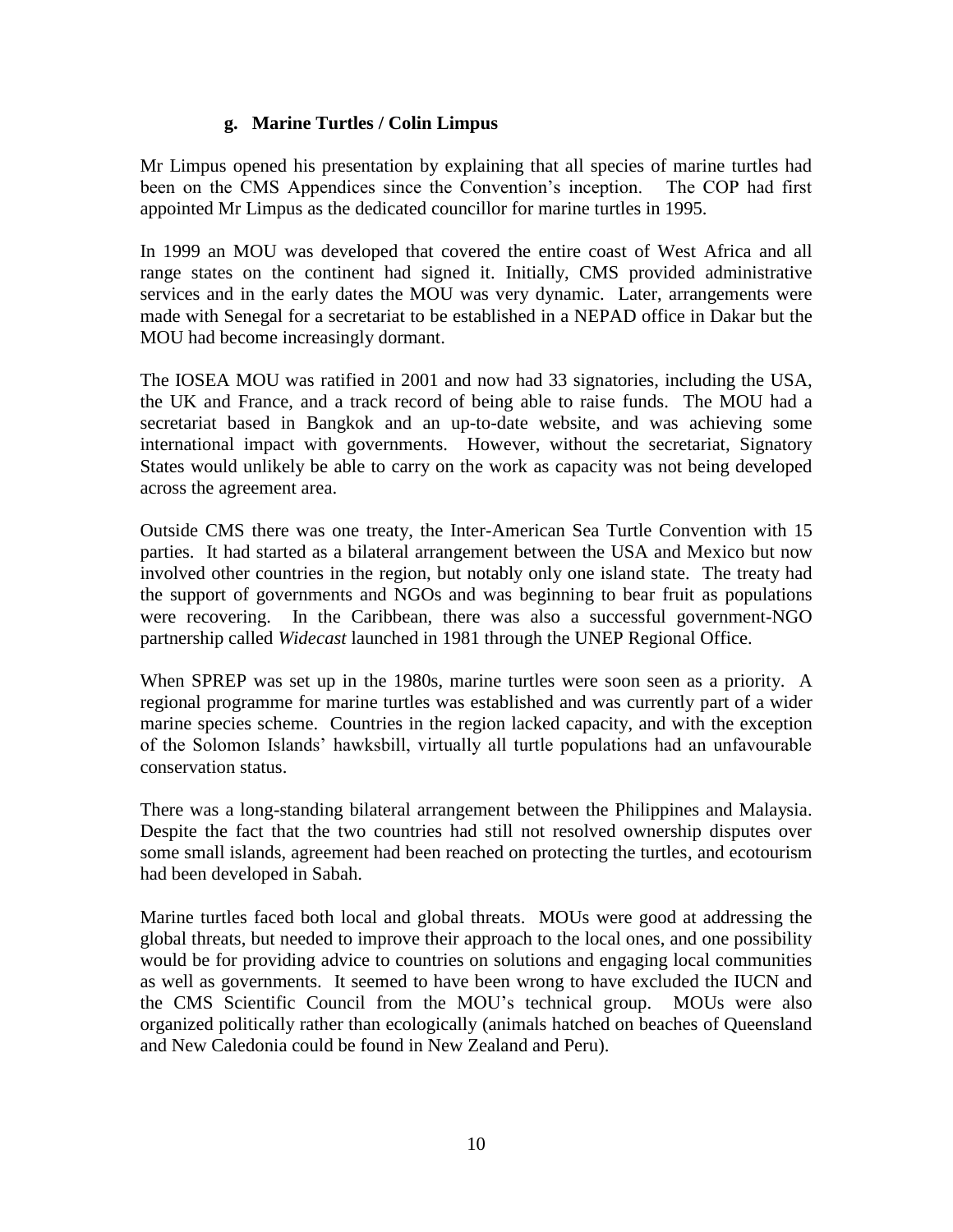Alfred Oteng-Yeboah (COP-appointed councillor for African fauna) said that there was some activity in West Africa and under the Abidjan Convention, turtle conservation was again on the agenda. Ms Qwathekana was concerned that the MOU did not seem to be effective, which could be addressed by synergies with other CMS instruments.

Mr Chambers said that the Secretariat was aware of the shortcomings of certain MOUs and was looking at ways of making them more effective, partly through consolidation and increasing cooperation. MOUs that had a lead country seemed generally to operate best and all such instruments needed to be financially viable.

The slides comprising Mr Limpus's presentation can be found at Annex VIII.

# **h. Bycatch / Barry Baker**

Reporting on activities since the last meeting of the Scientific Council, Mr Baker said that he was operating to a ten-point programme of work. Bycatch was the most significant threat facing a range of marine taxa in all of the world's oceans. COP6 was the first to adopt a resolution on the subject and there had been resolutions and recommendations adopted at every COP since then.

The progress achieved had been uneven. Mr Baker had remained in contact with all members of the Working Group and, while working with ACAP, had been able to attend various meetings of Regional Fisheries Management Organizations. No progress had been made regarding the risk assessment and the webpage had also not developed significantly. Mr Baker was working with Heidrun Frisch at the CMS Secretariat on a database of relevant literature. The literature would be posted on the Council's workspace.

With regard to Resolution 10.14 on gillnets, a consultant had been appointed to undertake a review. A workshop was due to take place in New Zealand in late October to investigate how nets caught seabirds. A fisherman had designed a smart tuna hook with a shield and a pin which dissolved ten minutes after immersion. Given that the tuna industry was worth US\$4 billion annually and that two billion hooks were set each year, its introduction could have significant benefits. David Kellian was also working on new bottom line gear in response to Black Petrel bycatch and trials of the prototype had revealed some design faults.

There were 17 RFMOs worldwide and four or five had been selected for closer attention. Mr Baker welcomed the news that CMS would take a more active stance in engaging RFMOs as he would no longer be attending their meetings. He was disappointed that CMS Parties often took a conservationist line at CMS but supported contradictory positions at RFMOs. Artisanal fisheries were largely ignored and smaller operators were rarely taken into account despite their potential impact. They were not organized in umbrella bodies so had to be approached individually.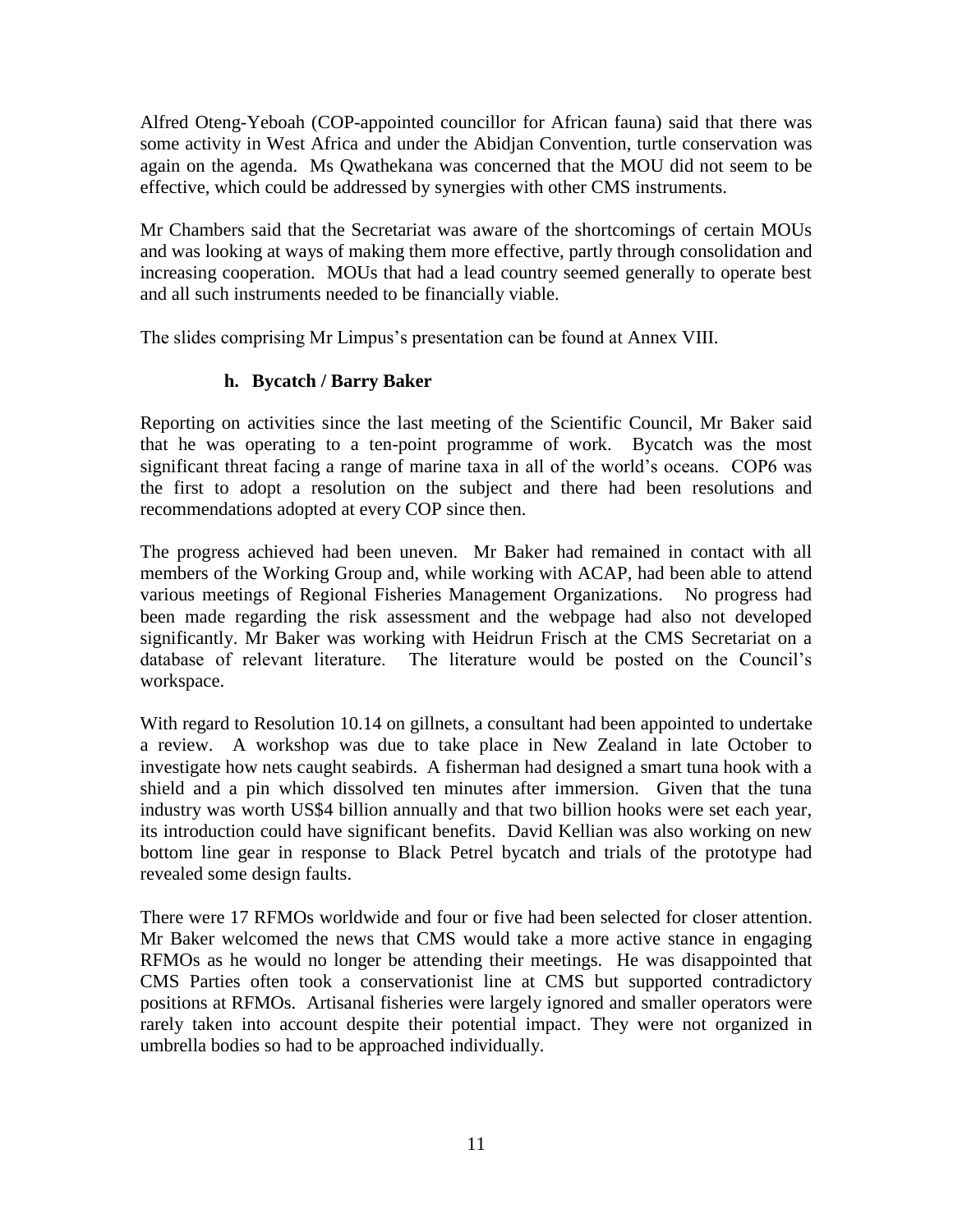Mr Baker concluded his comments by thanking Heidrun Frisch, the ACAP Secretariat, the Southern Seabirds Solutions Trust and the Government of New Zealand for their assistance and support. The slides comprising the presentation can be found at Annex IX.

# **i. Landbirds / Olivier Biber (Chair of the African-Eurasian Migratory Landbirds Working Group)**

The Working Group established by COP Resolution 10.27 on African-Eurasian migratory landbirds had met in Accra in 2012 to develop an Action Plan. An initial draft Plan had been prepared by the Coordinator, Mr Samuel Temidayo Osinubi, and this had been circulated within the Group for comment. The next steps were for the draft Plan to be translated into French and Spanish and submitted to the Standing Committee in November 2013 for consultation. Then the 2014 Council meeting would be asked to endorse the final draft and then the document would be submitted for adoption at COP11.

There had been long discussion of the area to be covered by the Action Plan. Some advocated including Alaska so that the migration of the European Wheatear could be covered. The meeting had decided to exclude Mongolia and China but to include Greenland in the West and Afghanistan and India in the East.

The Chair recognized the challenge of developing an Action Plan for such a diverse range of species with their different habitat preferences and broad front migration habits. He also thanked the Government of Switzerland for its support of the initiative.

# Concluding Comments

Ms Qwathekana asked whether a more regional approach to the work of the Council could be considered. She wanted to know whether the Convention could provide support to Appointed Councillors travelling to workshops and whether staff could be assigned to assist particular regions. Mr Chambers said that there was scope for using the UNDP network of offices and academic and governmental institutions in the Parties.

Drawing Agenda Item 4 to a close, the Chair commented that the reports received indicated that a considerable amount of work was being done by the Working Groups to advance the Convention's understanding of the issues.

# **Action Points**

- The Secretariat would table a proposal at COP to enhance the Convention's work in the regions
- The current drafts of the African-Eurasian Migratory Landbirds Action Plan and annexes should be sent for translation into French and Spanish in order to meet the deadline for posting Standing Committee documents. Priority should be given to the French translation given that there were several francophone countries among the Range States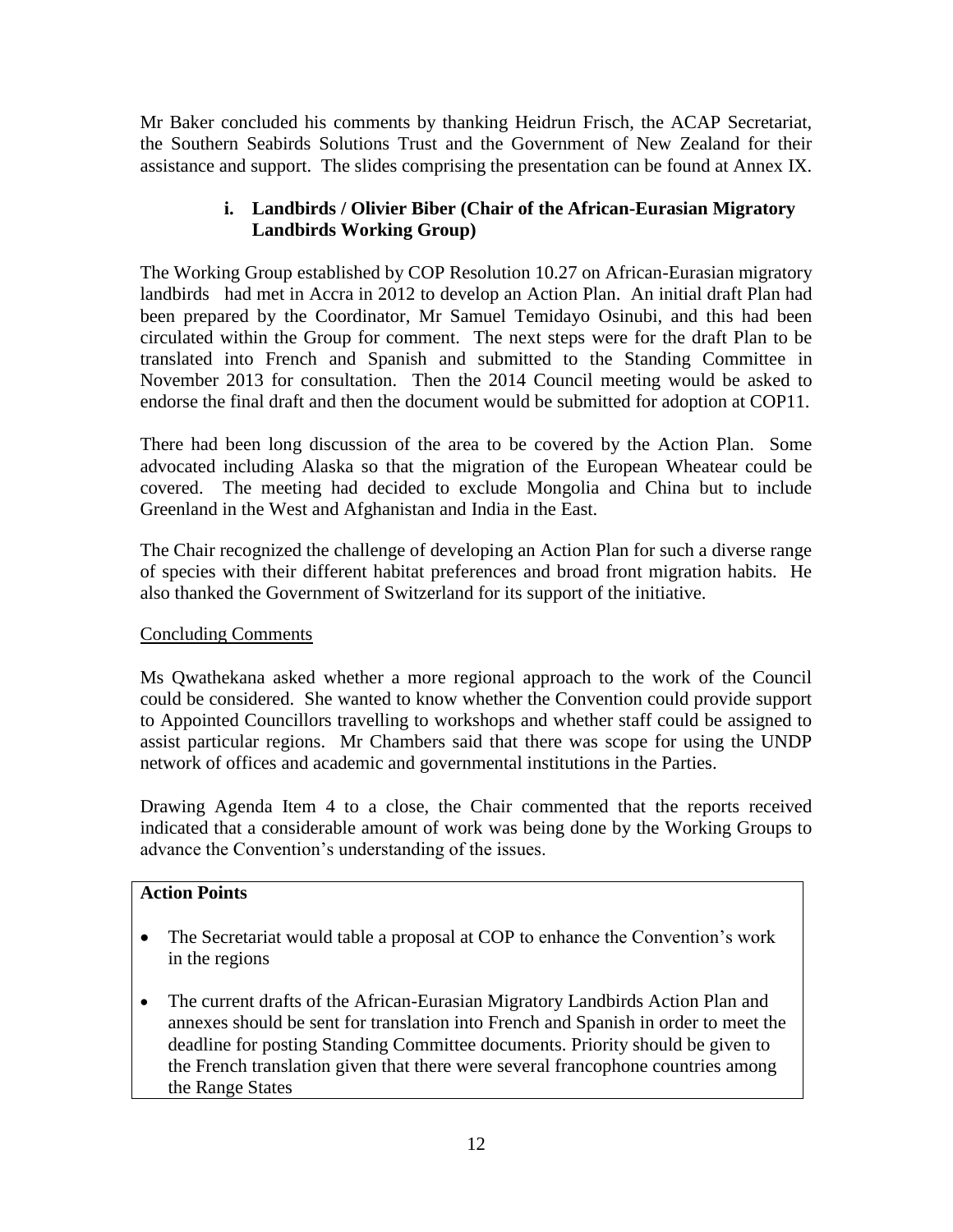#### **5. Gaps in threats and challenges to migratory species; emerging issues**

The Chair opened the agenda item suggesting that one solution for addressing knowledge gaps would be to have more COP-appointed councillors; another would be to change the way the current councillors operated.

The workspace seemed to be a means well suited to extending participation while minimizing the need for physical meetings. All councillors were aware of its existence but there had been some resistance to registering (200 people had now done so) and should realise that it was meant to be the main means of communication between meetings. There was an issue about the predominance of the use of English compared it French and Spanish, which prevented some members from participating fully.

Mr Biber suggested informing the NFPs what sort of person the Council needed, namely a scientist interested in contributing to the work of the Council. Most suitable candidates would at least able to read English as this was the language in which most scientific literature was published.

The Secretariat had an obligation to present an options paper to the COP and would prepare an initial draft on which those attending the present meeting and the full Council membership would be consulted. Mr Chambers presented a diagram with an option for the future structure for providing scientific advice, discussing options and making policy decisions. A scaled-down advisory body of approximately 20 members would be more cost-effective.. The COP-appointed councillors would also be funded to attend the Conference of the Parties. Regional representation was commonly used throughout the UN system, as neighbouring countries often shared the same concerns.

Mr Limpus felt that the new structure would place more responsibility on the taxonomic and thematic Working Groups, and accordingly more thought should be given to their composition. Using the example of marine turtles, he suggested Working Groups should include the relevant COP-appointed councillor and representatives of the IUCN SSG, the two CMS MOUs, SPREP, the Inter-American Turtle Convention and observers from qualified NGOs. This model was essentially the one adopted by the Flyways Working Group.

Mr Bennun welcomed the idea of Working Groups being open to outside experts, but felt that this structure would have to entail an increase in the number of COP-appointees. Members of the advisory body would need not just scientific expertise but also awareness of the science-policy interface. Rather than splitting the science-policy interface off into a separate body as indicated on the diagram, he suggested that the Council liaise with the Standing Committee for "reality checks".

Mr Biber voiced his misgivings over regional representation as this would possibly lead to a bias towards the North and West. This would be contrary to the policy from the capacity building agenda of promoting collaboration with the South and East.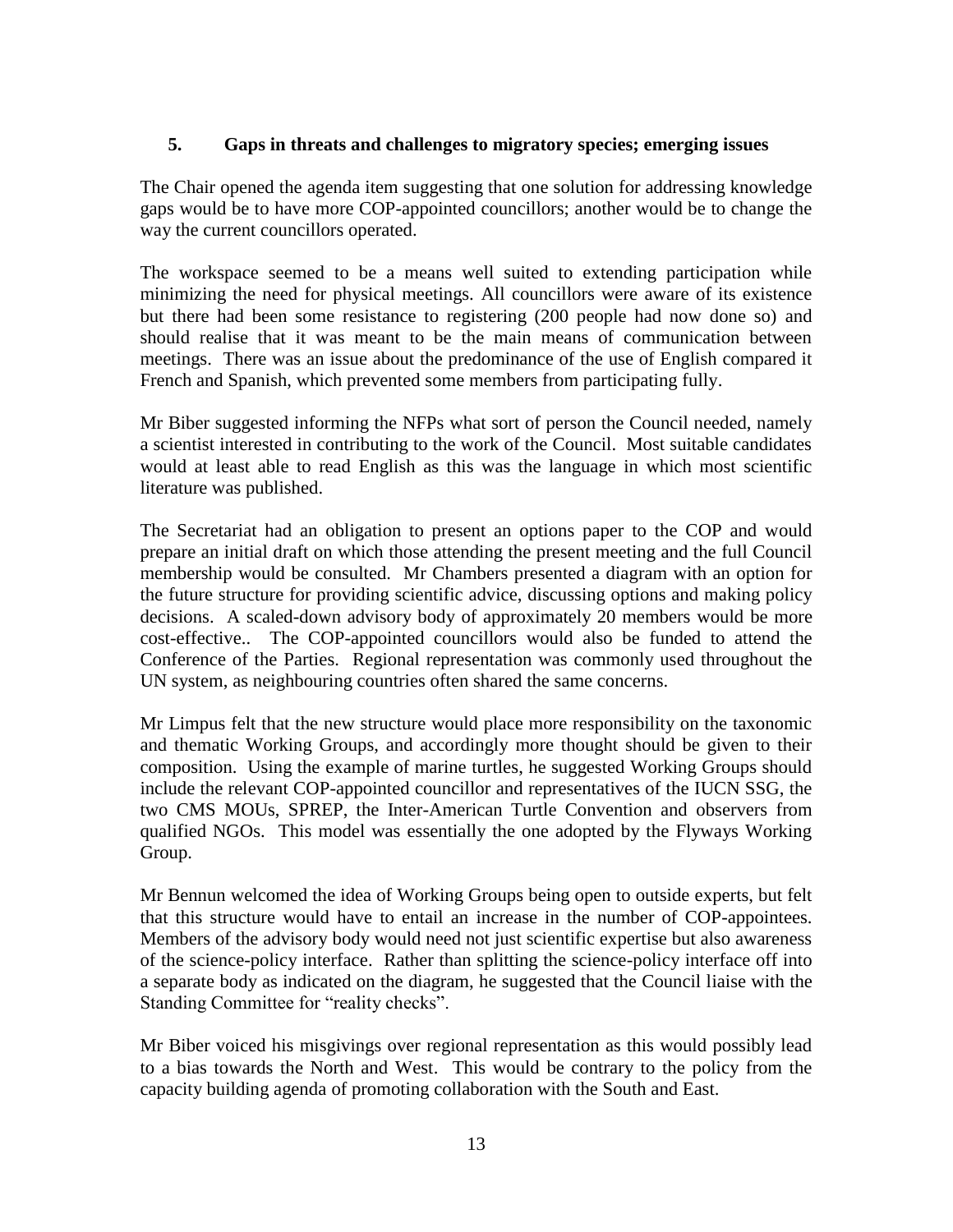Mr Chambers said that his proposal was an attempt to address the problems faced by the Convention arising from there not being sufficient resources for full meetings of the Council. Other MEAs (e.g. CITES and Ramsar) operated with smaller representative advisory bodies. The North/West-South/East issue was a real concern that could be addressed by varying venues, establishing a special travel fund or seeking support from UNDP.

The Chair reminded the meeting of a paper he had circulated in which he proposed some rearrangement of responsibilities without increasing the number of appointed councillors, which would entail establishing groups for migratory species as indicators of habitat quality and climate change and sustainable use. Mr Hogan said that the proposal to establish a working group on migratory fish within the IUCN-Wetlands International partnership presented an opportunity to CMS to seek synergies. Mr Mundkur said that there were ad hoc arrangements being developed to increase cooperation between CMS and the IUCN SSG; consideration might be given to formalizing such arrangements. Mr Heredia pointed out that formal requests had already been received to make IUCN a permanent observer to the Scientific Council, while the Chair said that IPBES was a forum in which CMS could promote its objectives with potential partners.

## **Action Point**

 The Secretariat would take note of all the comments made and draft an options paper for submission to COP. The draft would be circulated to those attending the present meeting and the full Council membership

# Gap Analysis

Mr Heredia opened the discussion on the gap analysis which was another exercise arising from the Future Shape process. Consideration of the viability of existing MOUs was being dealt with separately. Mr Stahl stressed that the document was a draft and further input would be welcome.

Mr Medellín said that there were significant gaps as many terrestrial mammals in South America were missing. He asked whether he should provide a comprehensive list or the main priorities. An important issue was the deaths of bats caused by wind turbines.

The Chair pointed out that wind farms were an issue that CMS could raise with the Renewable Energy Agency (IRENA), and Sergey Dereliev (AEWA Secretariat) said that there was already a joint project under way among CMS, AEWA, BirdLife International and IRENA looking at the impact of renewable energy installations on migratory species. The terms of reference had been approved by the Council and the consultants had been appointed and drafts of the inception report would be circulated in due course.

Mr Heredia said that CMS was often perceived as being primarily a species Convention not sufficiently concerned about habitats; this view was also expressed in Wild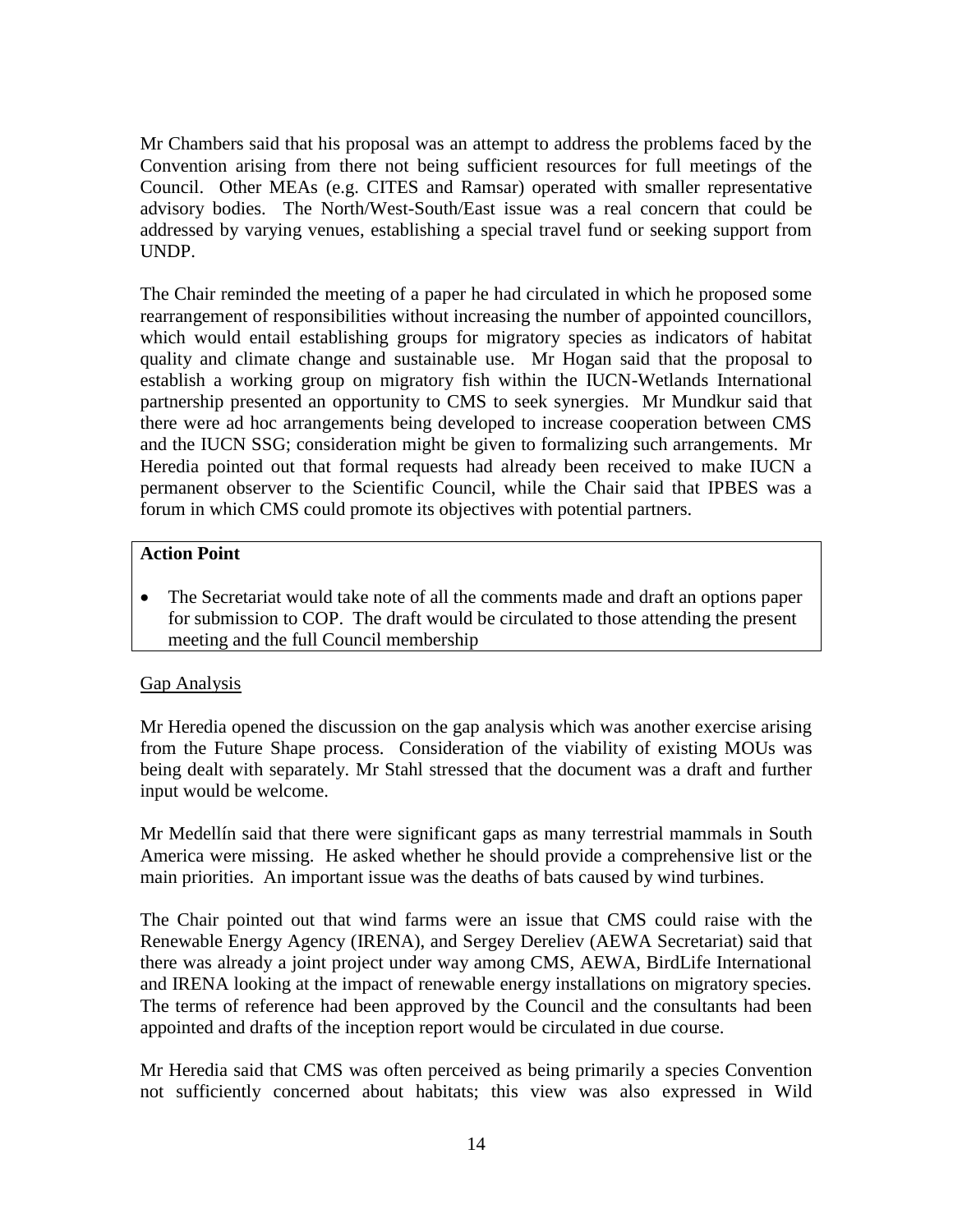Migration's report "A Natural Affiliation", a document that had been tabled for the meeting. However, the text of the Convention mentioned and the areas the Council was expected to consider included habitat protection. The Chair commented that while enough habitat were available for some species, barriers prevented species from making use of them. Ms Beudels added that the conservation value of aridlands was not appreciated as they were seen as to be wastelands to be converted to other purposes.

The Chair said that the issue of "connectivity" was a strong one for CMS to emphasize, along with flyways and corridors and emerging issues such as areas beyond national jurisdiction in the High Seas.

Mr Biber warned against over-compartmentalizing issues; he recalled moves to remove consideration of climate change from the CBD agenda because some delegates believed that this was an issue for UNFCCC. It was appropriate for the different MEAs to work in parallel and feed ideas and particular perspectives to each other.

A number of other issues were being picked up by other MEAs as they too conducted horizon scanning exercises. The loss of pollinating species and the secondary effects on other biota had been identified by CBD. CMS was working on poisoning as a result of the COP10 Resolution and guidelines would be presented to COP11. Mr Medellín expressed particular interest in neo-nicotinoids, a new generation of insecticides; insects that had existed for millions of years had developed resistance to some pesticides within three years. Mr Mundkur raised the issue of the "sticky sea life killer", polyisobutene (PIB) which was widely used in the manufacture of a range of products including lubricants, chewing gum and cling film. This substance was thought to have been responsible for four incidents of sea bird die-offs.

The Chair said that the forthcoming workshop on the economic value of migratory species would be a first for Italy showing how migratory species could generate income for communities. Mr Mundkur drew parallels with the report issued by TEEB and a new project ("Destination Flyways") being conducted by CMS, AEWA, Wetlands International and BirdLife International in conjunction with the UN World Tourism Organization (UNWTO). Some key sites were being examined with a view to introducing or further developing ecotourism.

There was a general discussion on the best way to identify keys threats. It was agreed that the issue was complex with different threats affecting different taxa in different regions. A transparent process was needed that included not only the identification of threats but also an indication of how they might be addressed.

# **6. Gap analysis of the species listed in the Appendices**

Mr Limpus said that he was surprised at some of the species included in the document; one of the beaked whales was classified as Data Deficient under IUCN and the numbers of the Grey *Myotis* bat were increasing. An explanation of why such species were being proposed was required.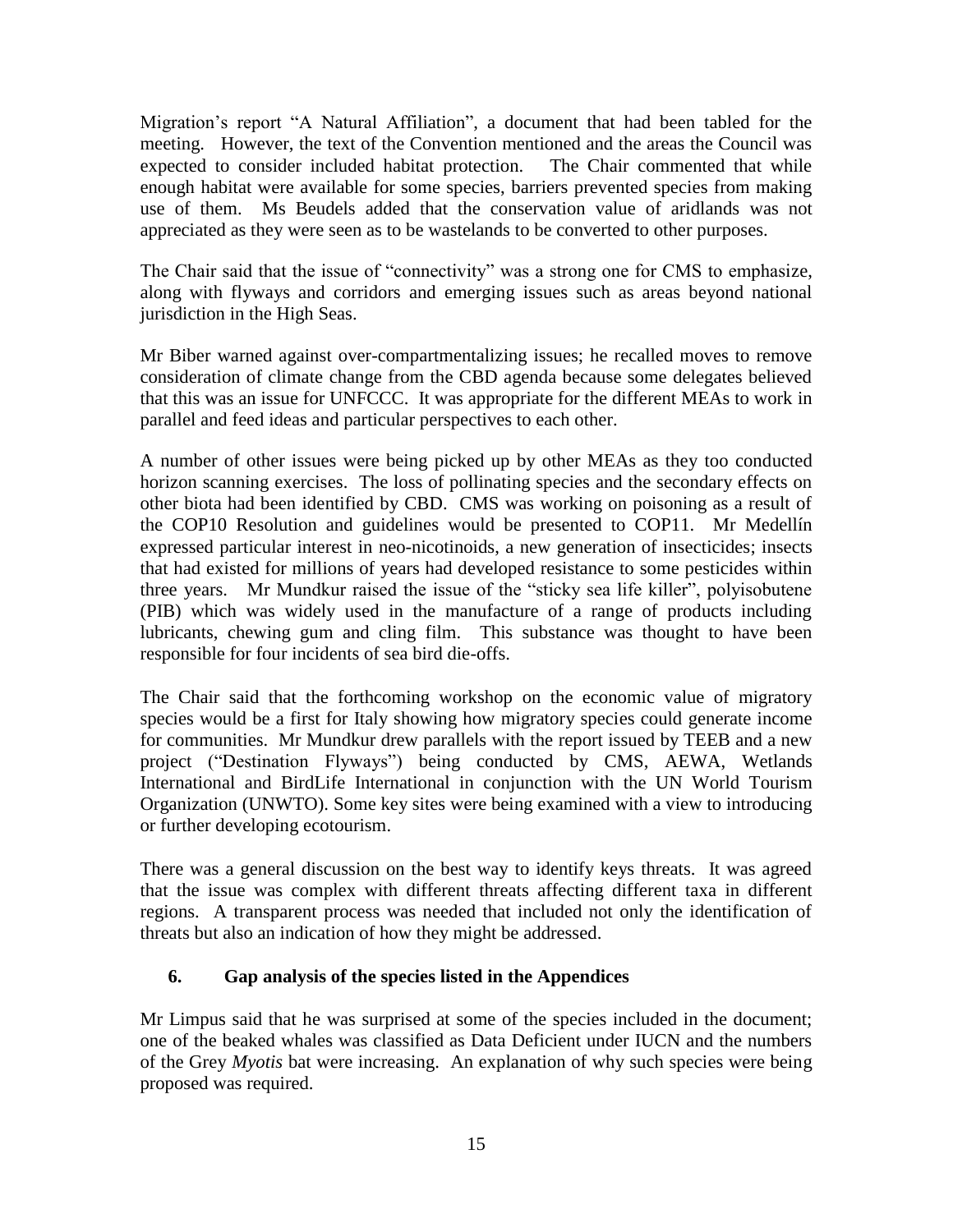With regard to the bat, Mr Medellín said that the IUCN category took no account of white-nose syndrome in the Americas. The species had suffered a catastrophic collapse and was now endangered. Other species that currently had strong populations might suffer a similar fate. Some species should be considered for listing because of the importance of the ecosystem services they provided rather than their IUCN category.

Mr Perrin said that the species listed in the table annexed to the document should be reviewed. A number of beaked whales had an identical comment identifying overfishing as a threat, which was incorrect and certainly did not accord with IWC information.

Mr Biber pointed out that the Monarch butterfly (*Danaus plexippus*) was the only invertebrate included. Many other species in this order probably deserved listing but they were not charismatic and often did not attract attention.

Mr Baker said that his main concern was not the species missing from the Appendices but the lack of action being taken regarding those already listed. CMS already had a virtually dormant Gorilla Agreement and he felt that species should only be added to the Appendices where a Party or organization undertook to take conservation actions forward.

Mr Bennun said that the criteria for adding species needed to be more sophisticated than meeting the two conditions of being migratory and threatened. Those species with limited habitat and that therefore could become threatened very suddenly should also be eligible.

The Chair said that listing should be based on clear criteria and the explanations that Mr Medellín provided should be included in the document. Recalling the resistance by some countries at COP9 to support the listing of certain shark species, he said that the Convention should however adopt the precautionary principle and seek to act promptly and not when it was too late.

Mr Heredia explained that the CMS listings were the result of a gradual, slightly random organic process which had depended on the whims of the proponent countries rather than being the product of a methodical process. The review being carried out was meant to redress the imbalances that had built up over the years. The Secretariat would address the concerns raised and revise the list before circulating it again.

The Chair suggested preparing a draft resolution for COP11 on connectivity and the international approach to the protection of sites, emphasizing the linkage between international instruments such as CMS and habitat networks such as *Natura 2000*, and ensuring that all taxa were included.

Mr Heredia urged all present to add further ideas to those suggested by Mr Perrin and Mr Medellín for species to be listed.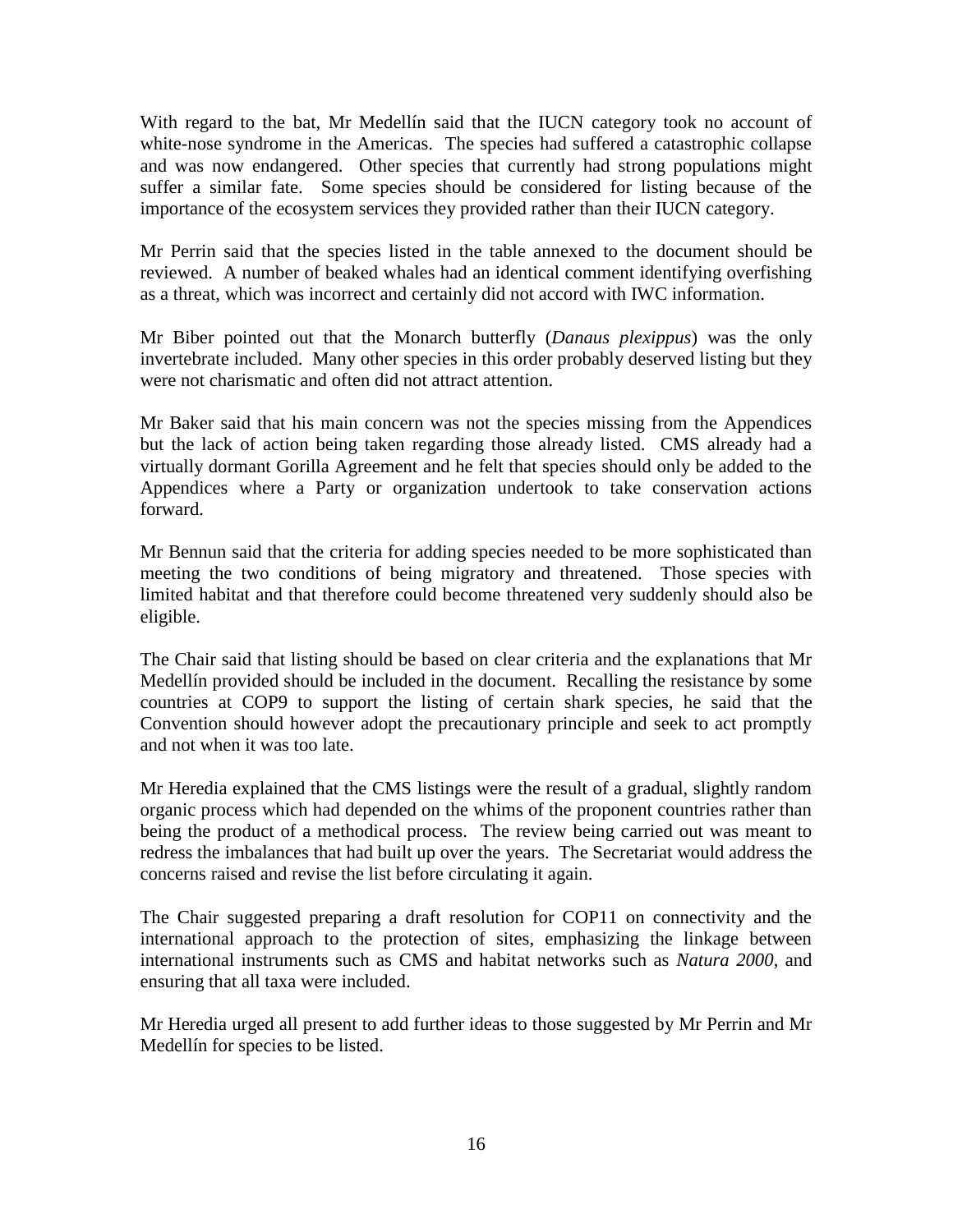There was further discussion about the merits of listing species on Appendix II where there was little prospect of action. Mr Hogan said that the process of listing and the fact that a species was included helped raise awareness. Mr Baker was concerned that listing entailed reporting and administrative burdens that without accompanying actions would be a waste of resources. There were other instruments and other listings that could be used to promote awareness. The Gorilla Agreement which had been advocated by Range States and donor Parties, was now dormant. On the other hand, pressure to act on Sahelo-Saharan antelopes had come from the Council and led to a major conservation effort. A more streamlined reporting system would also enhance the Convention's ability to act as an advocate for migratory species. Ms Qwathekana said that listed species still seemed to be in decline, so listing needed to be coupled with action, where necessary with the support of other agencies and instruments. Mr Medellín said that there were potentially hundreds of bat species that could be considered for listing, but developing action plans for each would be time-consuming and duplicative; it would make more sense to choose a smaller number of priority species upon which to focus attention.

The Chair proposed that CMS should suggest through CSAB that the IUCN conduct an overview of all migratory species *sensu* CMS, particularly those taxa not well represented on the current Appendices. As the IUCN Species Survival Commission was meeting in November, contact could be made with the Commission's chairman, Simon Stuart. The IUCN SSC and the CMS Scientific Council should have named contact points. It was also suggested to request IUCN to add an entry on Migratory Status in the Red List species sheets.

With regard to species groups under-presented on the CMS Appendices it was too early to appoint specialists. Expertise could be sought instead from outside the Council. Mr Heredia said that a review might have to be commissioned, similar to the one undertaken at the time of the development of the Sharks MOU, but that would need funding.

## **Action Points**

- The Secretariat to revise list of species to be considered for inclusion on the Appendices before circulating it to a wider audience
- CMS to approach IUCN to undertake a review of migratory insects and other invertebrates
- CMS Scientific Council to consider appointing a member to act as contact point to the IUCN SSC
- Mr Medellín to broker contact between the Chair and Simon Stuart on the issues discussed
- All present to submit precise comments to the document by 20 December 2013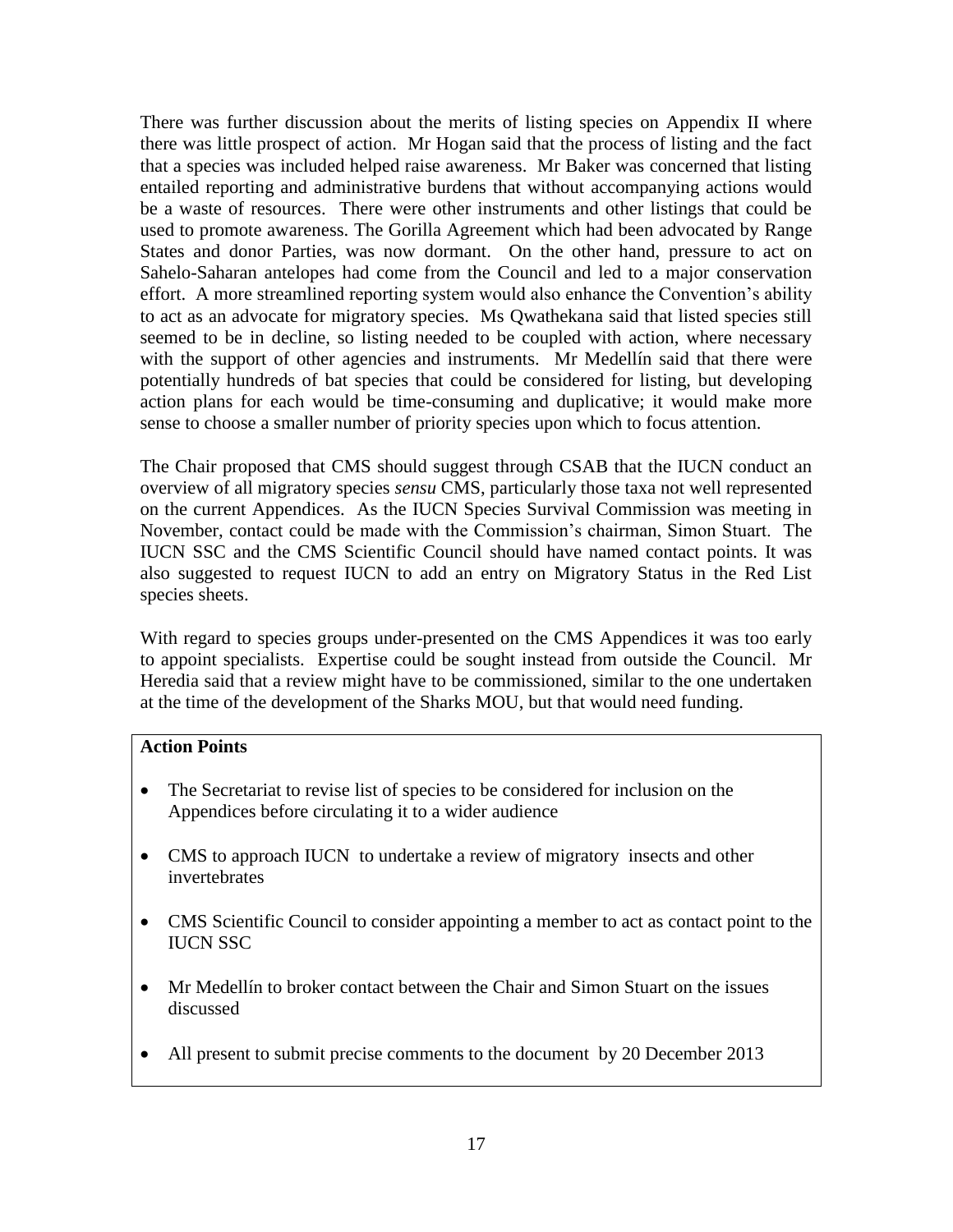## **7. Criteria for listing species under the Appendices**

Mr Baker reported on the work to develop criteria for listing species on the CMS Appendices. He was in the final stages of drafting a paper that would be distributed shortly to the members of the ad hoc working group.

Mr Baker explained the background to the process which had started some years before when he had served on the Council as the nationally appointed councillor from Australia, when he had written a paper suggesting that the IUCN Red List categories should be used as a basis for the CMS Appendices. At COP9 Norway had raised the question of listing commercially exploited species and there had been some disagreement over the listing of the Mako shark (*Isurus oxyrinchus*). The 16<sup>th</sup> meeting of the Council had asked Mr Baker to resume his work. Appendix II required more judgment because of the wording in the Convention concerning the benefits of international cooperation. In the revised proposal, candidates for Appendix I would have to be in IUCN Categories "Extinct in the Wild" to "Vulnerable". It was also suggested that the Party proposing adding a species to Appendix II should also take the lead in coordinating conservation actions.

With regard to delisting species, the Secretariat's analysis served as the base document. It showed that 24 listed taxa did not meet the IUCN criteria, with six categorized as "Least Concern", seven "Near Threatened" and eleven were unevaluated. Article III paragraph 3a of the Convention allowed for species to be removed from Appendix I if they were not threatened and were unlikely to become threatened as a result of delisting.

Mr Dereliev explained that the listing rationale for AEWA was totally different. The Agreement set out to include all migratory waterbird populations in the flyway.

Mr Limpus questioned the wording in the table attached to the draft gap analysis document where there were references to "uplisting" species from Appendix II to Appendix I. The wording should reflect the definitions of the Appendices.

Mr Baker said that the IUCN reviews were conducted using robust science, and separating CMS listing from the IUCN categories would require duplication of work. He agreed that Appendix II was more difficult and sought comments on how to refine the qualification criteria.

The COP had over the years expressed a certain unwillingness to follow the IUCN categories unconditionally. It was understood that the IUCN also did not approve of other organizations adopting its listing and had issued guidance on their use. Mr Biber said other forums did not recognize IUCN as the definitive authority at all, although Resolution 6.7 accorded the IUCN observer status at the Scientific Council. There might therefore be a case for CMS developing its own independent criteria. Mr Hogan said that in most cases the IUCN had gathered the best experts in their field to make the assessment, so it would be time consuming and duplicative for CMS to set up its own system. Ms Qwathekana summarized what the two extreme positions were – absolute adherence to IUCN and a CMS separate process – and said that the solution lay somewhere between the two, adapting IUCN criteria for the purposes of CMS.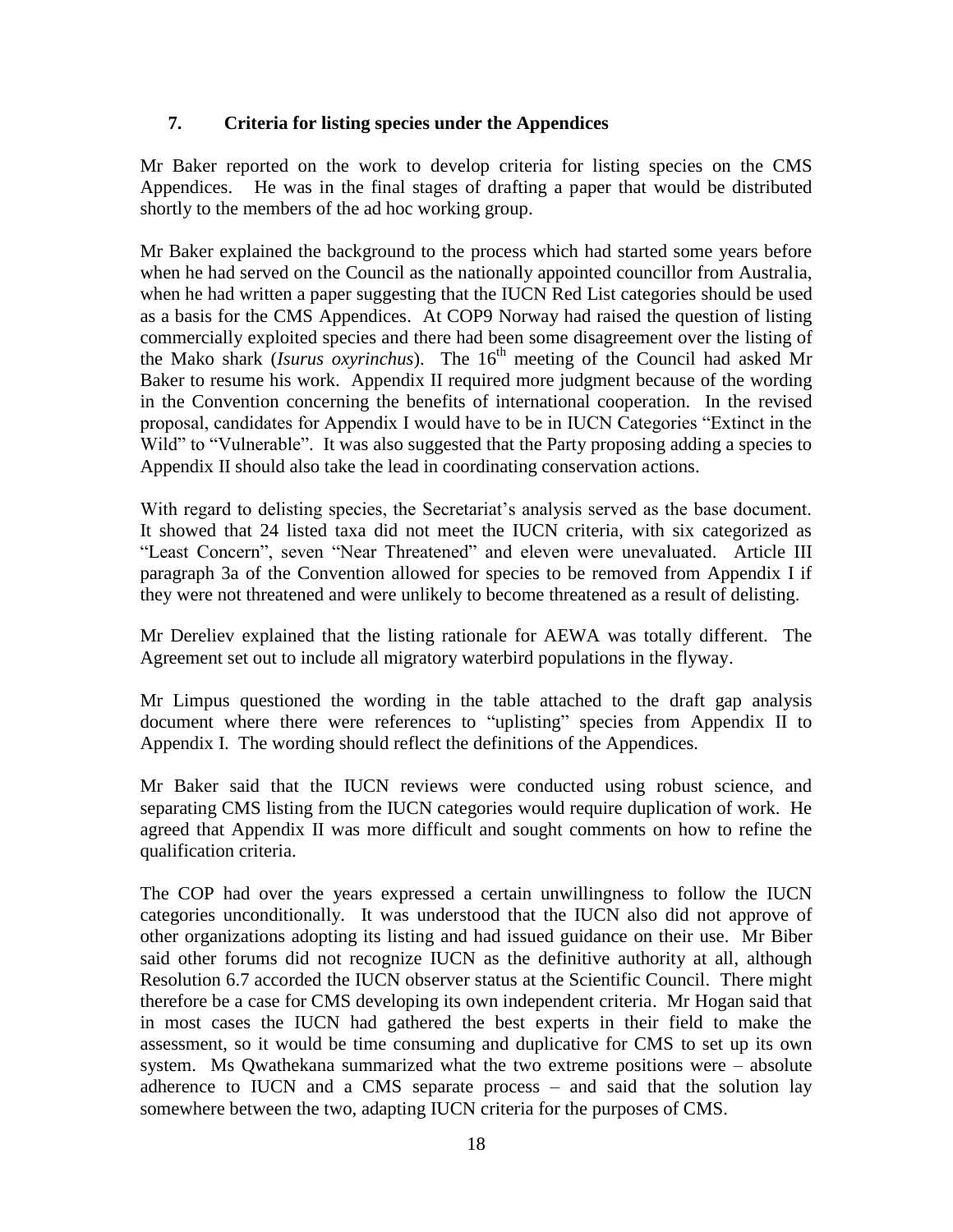With regard to Appendix II, Mr Bennun said that the Convention had a definition for "unfavourable conservation status" and Article IV seemed to open the door for international cooperation where Parties were willing to collaborate. He could not think of any species listed whose conservation status could not be helped by transboundary cooperation. He did point out that a species undergoing a slow decline might not be included in the highest IUCN categories but CMS might want to take pre-emptive action.

## **Action point**

 Barry Baker, Chair of the ad hoc working group on listing criteria, to liaise with Zeb Hogan to incorporate these comments in the draft paper and circulate it to the working group members.

# **8. Cooperation between the IPBES and CMS: the role of the Scientific Council**

The Chair commented that CMS had been the most active MEA in submitting proposals to IPBES, and Mr Oteng-Yeboah had promoted migratory species issues at meetings in both Norway and South Africa. The priorities identified included issues relevant to CMS: pollination, land degradation and invasive alien species. IPBES was an important science-policy mechanism of great potential value to CMS, especially its capacity building component.

Mr Oteng-Yeboah said that six proposals had been submitted by CMS to IPBES and the Multi-disciplinary Expert Panel (MEP) was aware of the importance of migratory species. The MEP had wanted to make as great an impact as soon as possible and was anxious not to spread resources too thinly. Migratory species per se had not been identified as one of the immediate priorities but the final decision would be taken in the plenary meeting to be held in Turkey in December.

The Chair added that the chairs of the scientific advisory bodies all had observer status at the MEP. He also had detected a positive attitude towards migratory species at the MEP and the presiding officer, Professor Zakri, had asked CMS to make a final statement to the meeting. A general assessment of migratory species might yet be undertaken if the plenary felt that this was a priority.

Despite the Resolution adopted at COP10, CMS did not have clear directions with regard its dealings with IPBES and the Secretariat would seek guidance from the Parties at the Standing Committee. As CITES had established a working group within its Standing Committee to address IPBES, the CMS Scientific Council might consider doing likewise.

Mr Mundkur was concerned that IPBES was bringing forward another set of reporting obligations, but Mr Oteng-Yeboah reassured the meeting that IPBES was very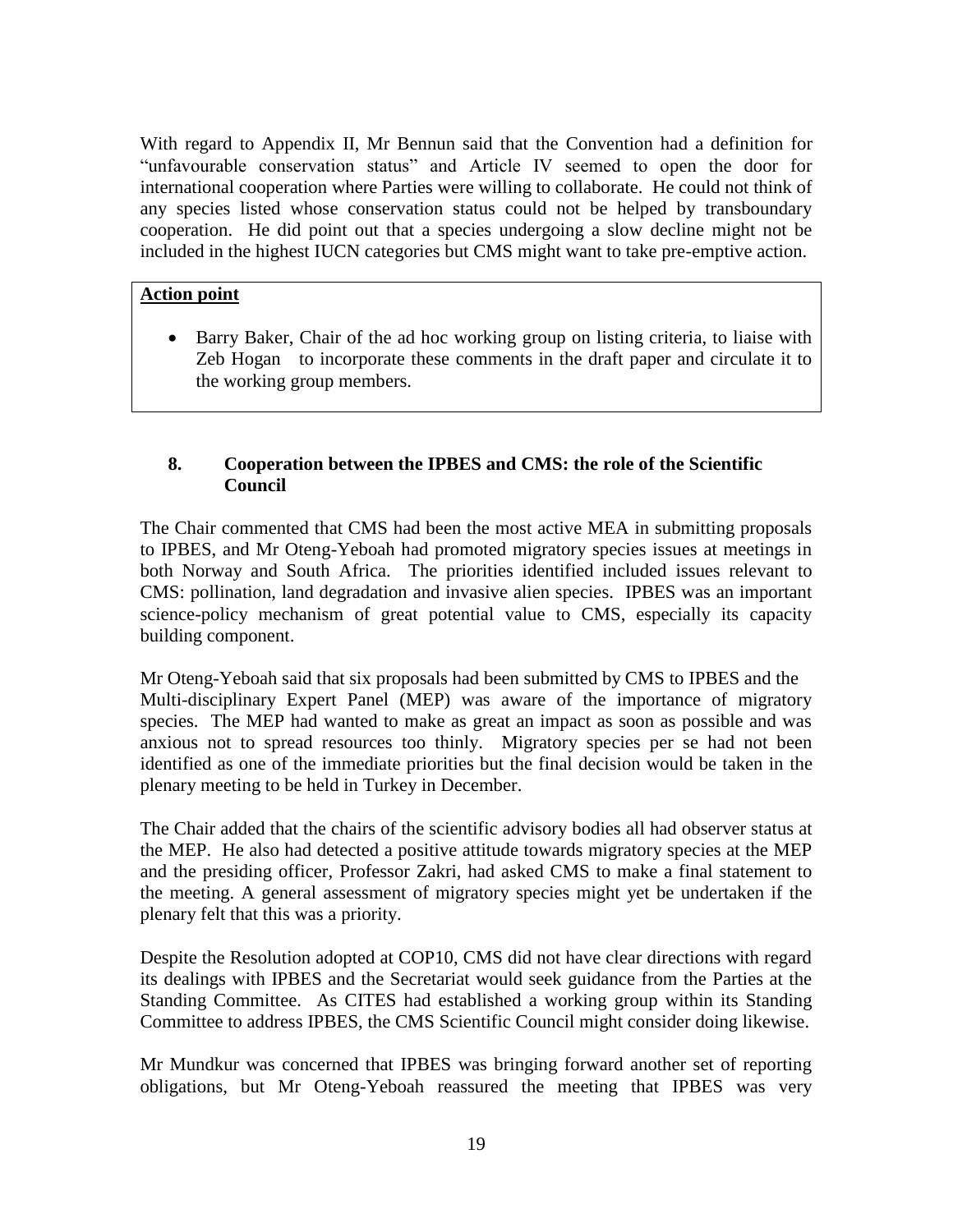collaborative and inclusive and would use the expertise of other MEAs and IUCN, rather than set itself in competition with them.

# **Action Points**

 Consideration should be given to establishing a Scientific Council contact group to deal with IPBES issues

# **9. ScC Work Programme 2013-2014: assignment of tasks and activities**

The Chair gave an assessment of progress achieved in accomplishing the tasks assigned to the Council at the previous COP. Mr Heredia introduced the tabular form of the Work Plan which set out the various mandates for the Council's activities, primarily Resolutions adopted in Bergen. This document had been made available on the Workspace so that Councillors could amend it as appropriate.

# Resolution 10.2: *Modus Operandi* for Conservation Emergencies

Mr Heredia reported that no emergencies within the definition provided by the Resolution had arisen. The Convention would also have to be in a position to respond to major criminal incidents.

There was a general discussion on when it would be appropriate for the Convention to intervene given that implementation was the responsibility of the Parties' governments and that responding to minor incidents would undermine the credibility of the mechanism. Depending on the nature of what happened, other international fora, such as CITES, the WHO or the FAO might also have an interest.

Mr Mundkur said that the Saiga die-off had led to a well-coordinated response including CMS and the WHO. Ms Beudels said that the well-publicized VIP hunting parties in the Sahara posed the problem that they had been licensed by the appropriate authorities and had therefore been operating under legal terms.

#### Resolution 10.3: The Role of Ecological Networks in the Conservation of Migratory Species

The Resolution called for a review of how networks responded to species' habitats needs and this would be a major undertaking and it was on the list of activities for which funding was being sought. A number of case studies had been prepared and these had been posted on the Council's workspace for comment.

Mr Biber pointed out that a year before the next COP, funds had not been secured for the review or the Workshop and asked whether idea of starting these activities had been abandoned. Funds would have to be found urgently if progress were to be made before the COP and he suggested that the Chair of the Standing Committee be asked to write to Parties seeking the resources needed for the review and the Workshop. Ms Qwathekana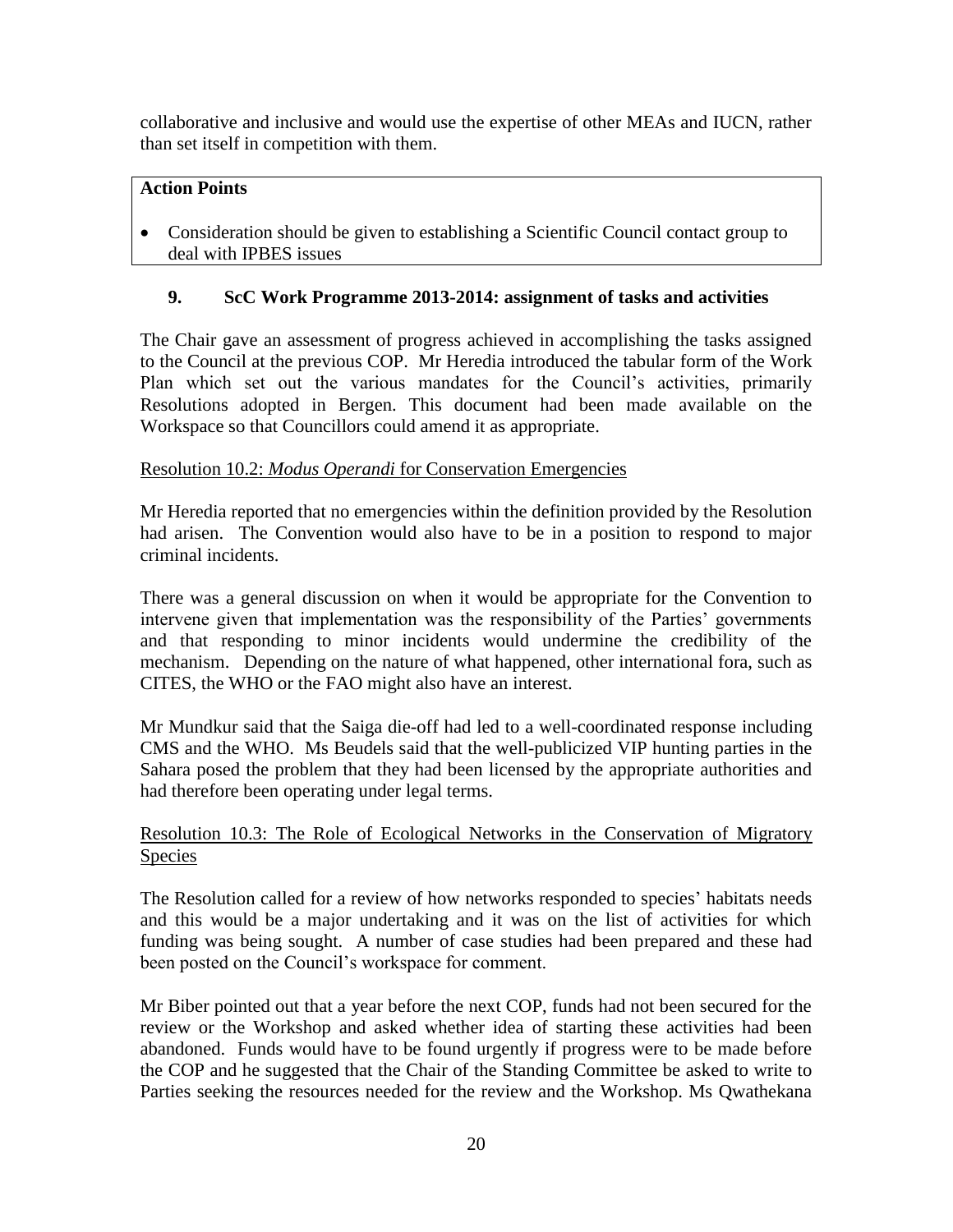suggested that a composite list of projects needing funding should be maintained in parallel to sending specific requests for funding particular projects. Mr Mundkur suggested that the terms of reference for the review be posted on the workspace in the hope that it might provoke a response. Ms Cerasi said that the Secretariat had successfully raised funds for many activities, but none so far for this one and there seemed to be little prospect of donors coming forward. A new proposal for fund raising was being prepared and would be presented to the Standing Committee.

Mr Bennun welcomed the fact that the case studies had been done and suggested that they should be publicized at meetings of other fora with which CMS could collaborate and with whom synergies could be found, such as CBD and the forthcoming World Parks Congress.

Mr Oteng-Yeboah recalled a side event at IPBES to introduce CMS to African delegates where the importance of National Focal Points for all MEAs liaising with their CBD counterparts over the NBSAP reviews was stressed and a consultation process had been set up in Ghana.

Ms Beudels recalled that at each COP there had been calls for regional workshops to be organized across the world, but these were never funded as donors preferred to support conservation actions rather than capacity building. The importance of such workshops should be reiterated.

#### **Action Points**

- The Chair of the Council was asked to write to the Standing Committee asking that the resources required for the review of how networks respond to species habitats needs (estimated at  $\epsilon$ 20,000) should be found as a matter of priority.
- The terms of reference for the review should be posted on the Scientific Council workspace.
- The case studies should be highlighted at meetings of other fora such as CBD meetings and the World Parks Congress
- The importance of regional workshops should be reiterated and funding sought to organize them

# Resolution 10.4: Marine Debris

With the support of Australia which had provided a voluntary contribution, a consultancy firm had been appointed following a call for tenders, and a report was due by the end of 2013. This report would be considered by the Scientific Council in 2014.

Resolution 10.8: Cooperation between the Inter-governmental Science-Policy Platform on Biodiversity and Ecosystem Services (IPBES) and CMS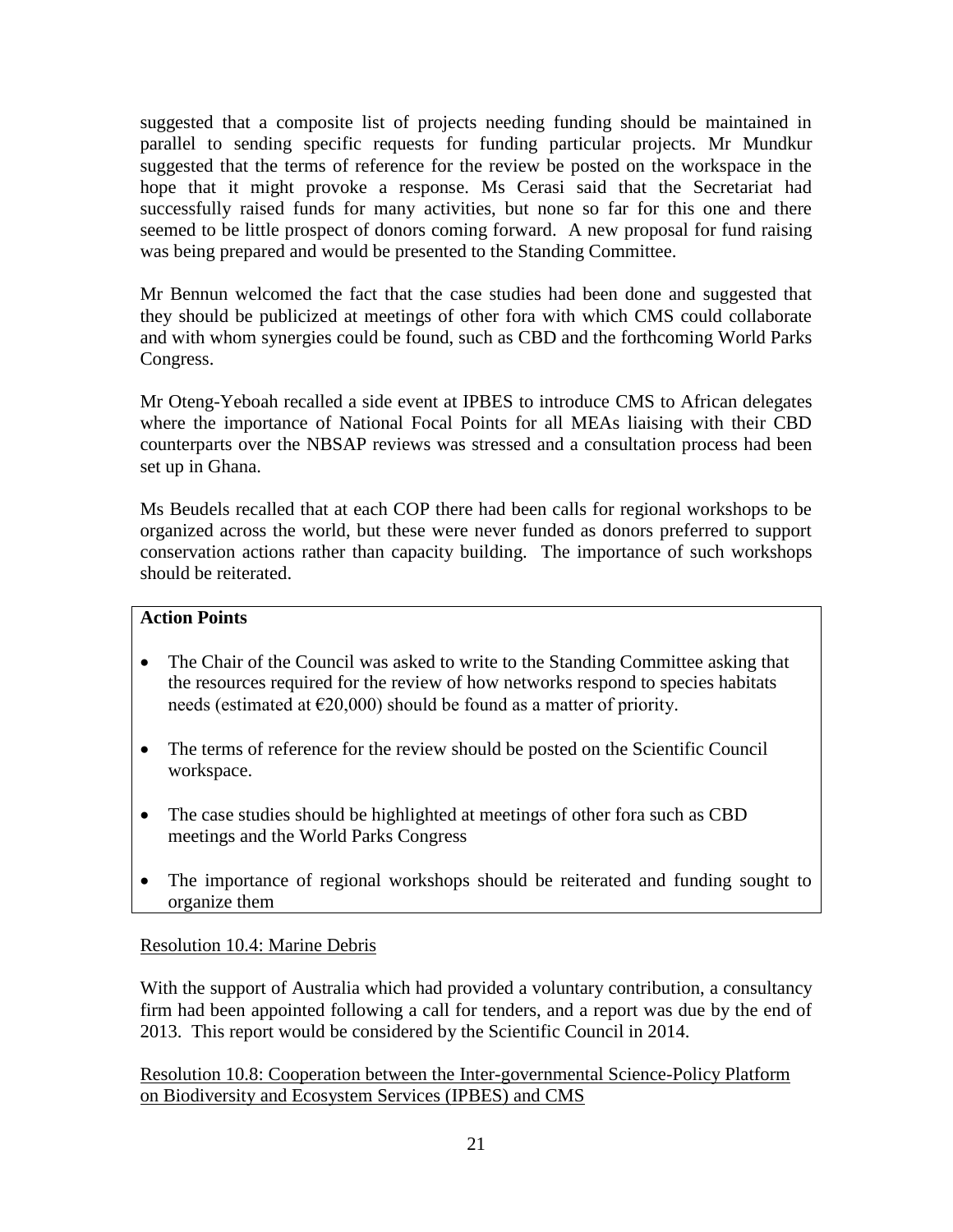The relationship between CMS and IPBES had been discussed in detail the previous day (See agenda item 8 above). Action was dependent on resources being available and fundraising might become easier if IPBES responded positively to CMS proposals.

Mr Stahl said that the document presented the previous day was a revised version of the paper submitted to the Standing Committee and it included a request for funding to be made available to enable the Chair of the Council and a representative of the Secretariat to attend the IPBES meetings. Mr Oteng-Yeboah suggested that UNEP should be contacted to ascertain whether similar support could be given to CMS as was being given to CITES to attend IPBES meetings.

# **Action Point**

 The Secretariat to enquire whether UNEP could support attendance of CMS representatives to IPBES meetings in the same way as CITES

## Resolution 10.10 Guidance on Global Flyway Conservation and Options for Policy **Arrangements**

The multifaceted Resolution had been sponsored by Switzerland which had also supported the Flyways Working Group. It was hoped to organize a further meeting of the Working Group in the course of 2014, possibly in the Americas.

Mr Mundkur reminded the meeting of his presentation (see Agenda Item 4 e) and the various existing instruments related to birds and thematic working groups dealing with poisoning and regional activities (African-Eurasian landbirds). CMS was cooperating with CAFF in the far North; Canada, the current chair of the Arctic Council, was keen to make some progress on flyways. Mr Biber urged that a date be set as soon as possible for the Flyways Working Group's next meeting so that Parties could be asked for "end of year" money.

# **Action Point**

 The date and venue for the next meeting of the Flyways Working Group should be agreed as soon as possible so that Parties could be asked for voluntary contributions to fund it

# Resolution 10.11: Power Lines and Migratory Birds

Guidelines had been adopted at COP10 and the Resolution included a request that the Scientific Council and the Flyways Working Group monitor implementation and developments. This was an item to be included on the agenda of the next meeting of the Flyways Working Group and Mr Mundkur said that he would need updates on the national positions.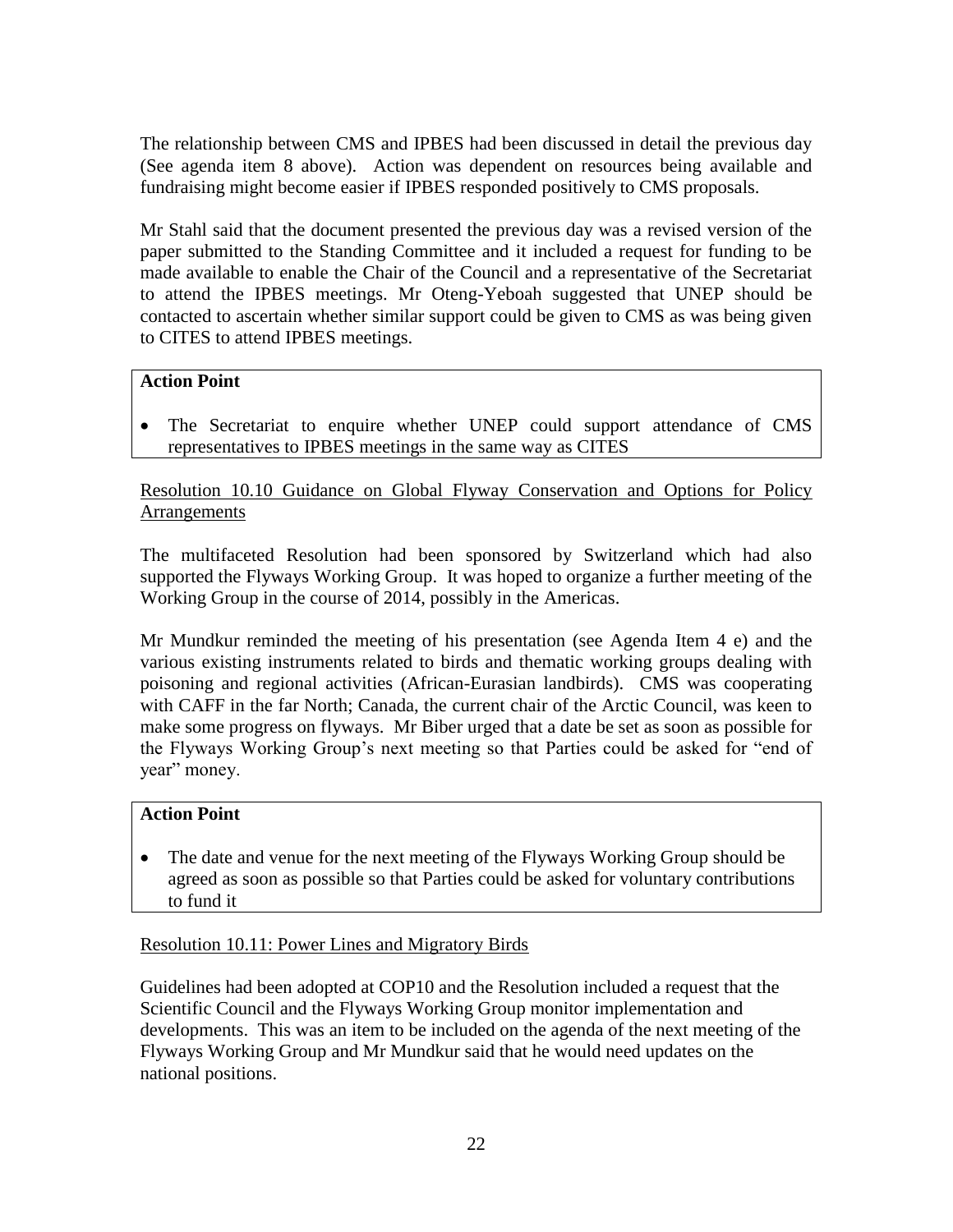A joint Task Force had been set up in Tunis among CMS, AEWA, the Raptors MOU and the Bern Convention to ensure that the guidelines were understood and were being implemented. The Saker Falcon Task Force had also considered the guidelines.

## Resolution 10.12: Migratory Freshwater Fish

Mr Hogan reported further on the proposals for listing fish that were not adopted at COP10. He was looking into the extent to which the species migrated by searching Spanish language literature.

Mr Mundkur said that Richard Sneider was about to replace Gordon Reid as chair of the joint IUCN/Wetlands International freshwater fish specialist group. He agreed to contact Simon Stewart, Chair of the Species Survival Commission, to raise the issue of Asia and the Americas. It was also important to maintain contact with other organizations such as FAO, with which CMS was negotiating an MOU and which had attended the first meeting of signatories of the Sharks MOU.

## **Action Point**

• Mr Mundkur to contact Simon Stuart regarding Asian and South American freshwater fish species

# Resolution 10.13: Standardized Nomenclature of Birds Listed on the CMS Appendices

The Chair had liaised with his counterparts at the CSAB meeting and the ad hoc workshop on bird taxonomy held immediately before the current meeting had been very positive. BirdLife International had kindly agreed to let CMS and CITES have a preview of its revised listings as they went to press.

#### Resolution 10.14: Bycatch of CMS-listed Species in Gillnet Fisheries

Mr Baker had already reported on the general issue of bycatch (see Agenda Item 4.h) but added here that the programme of work on bycatch needed to be fully reflected in that of the Council. The Secretariat was taking up contacts with RFMOs and Andrea Pauly (CMS officer for sharks) had already attended one RFMO meeting in Australia and would be attending another in South Africa.

## **Action Point**

 Omissions from the Council Work Plan should be notified to the Secretariat as soon as possible

#### Resolution 10.15: Global Programme of Work for Cetaceans

Mr Perrin said that the Programme of Work adopted at the last COP was ambitious considering the meagre resources available to carry it out. He said that migratory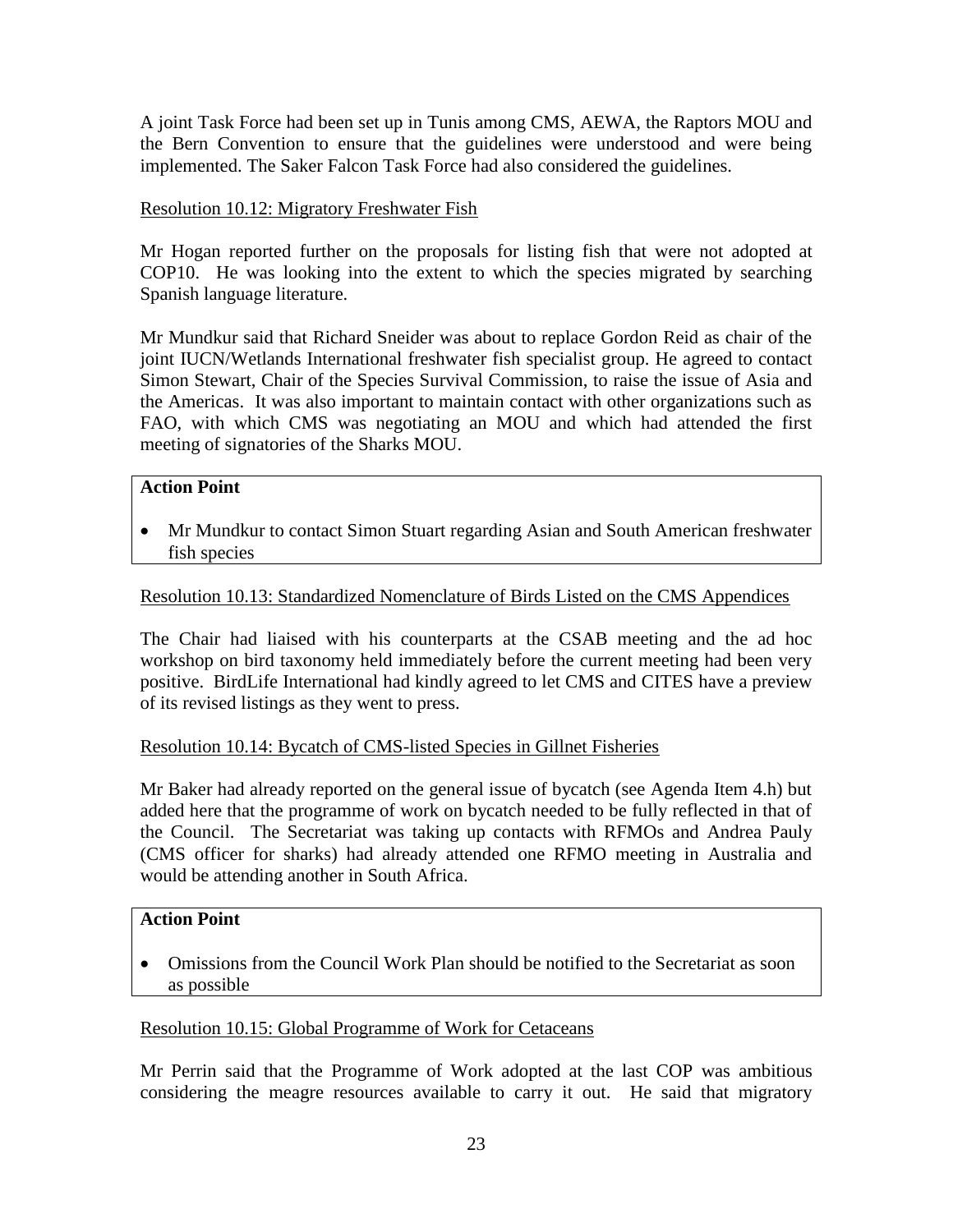cetaceans were not facing the same level of threat as migratory birds; it was the sedentary species that were most endangered. The threat to cetaceans had been exaggerated and most populations were doing well; one exception being a population of Bowhead whales. Mr Limpus said that discussions on cetacean conservation were often heated and politicized.

The Secretariat informed the meeting that a workshop would be held on London in 2014 on the social culture of cetaceans.

# Resolution 10.19: Migratory Species Conservation in the Light of Climate Change

Mr Heredia said that an action plan and programme of work on climate change were being developed, and with the help of voluntary contributions from Germany and Monaco, it was hoped to organize a meeting in Costa Rica in 2014.

The Resolution called for action "to improve the resilience of species to climate change", something beyond the capability of the Convention. Actions such as transporting Redbreasted geese (*Branta ruficollis*) from the Caspian to suitable habitat in Romania and training cranes to follow micro-light aircraft to teach them migration routes were what were meant.

The CMS Secretariat had worked with UNCCD on a leaflet on migratory species and desertification. A workshop on climate change originally envisaged to be held in June 2013 would now be organized in April 2014. The effect of climate change on species' ranges should be considered by the next full meeting of the Council.

#### **Action Point**

• Paragraph 22 of Resolution 10.19 (interpretation of the terms "range" and "historic coverage" in the light of climate change) should be placed on the agenda of the  $18<sup>th</sup>$ Meeting of the Scientific Council

# Resolution 10.22: Wildlife Disease and Migratory Species

Mr Heredia explained that the Task Force established on wildlife and ecosystem health had subsumed the Avian Influenza Task Force. The FAO had initially funded the post of coordinator but this support had been discontinued and its website had become dormant. The Task Force had however met in Bangkok in January 2013 but it was also noted that there was no one with specialist knowledge of wildlife disease on the Council.

There was a discussion about whether to the COP should appoint a councillor with a portfolio covering wildlife disease or to rely upon the knowledge of the working group for advice. Mr Medellín suspected that there were scientists exaggerating the extent of the problem in an attempt to secure project funding.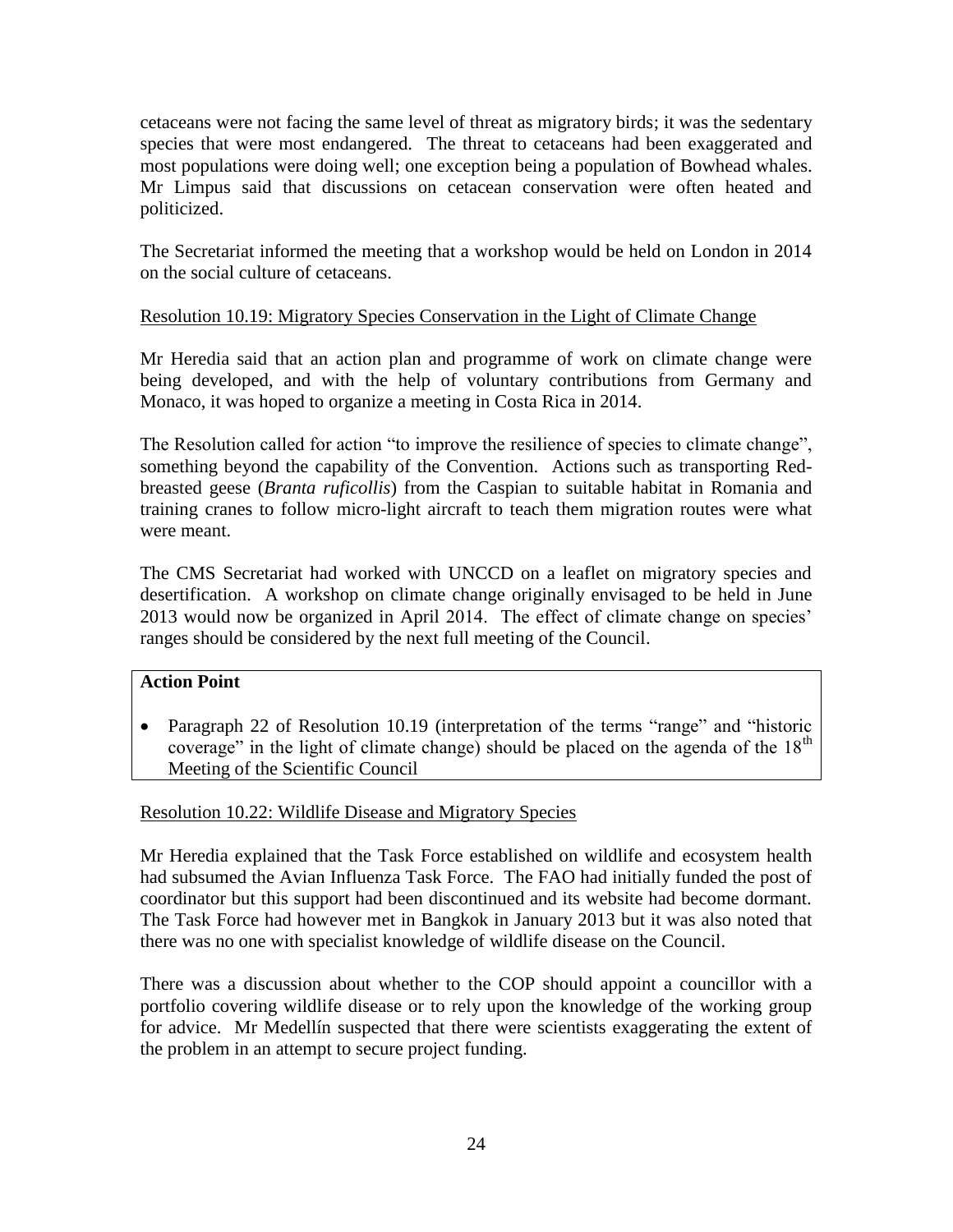## **Action Point**

- Consider options for dealing with wildlife disease within the Council: (a) COP to appoint a specialist; (b) an existing appointed councillor to take the lead; or (c) rely on the Task Force
- Mr Medellín to act as contact person and liaise with the IUCN Specialist Group in order to seek their advice

#### Resolution 10.23: Concerted and Cooperative Actions

The Chair said that the Council had been given the task of compiling a list with an expert or experts identified for each species. To date, only Mr Perrin had completed the exercise. Mr Baker undertook to take the lead on albatrosses and petrels. Mr Mundkur suggested starting with the Concerted Action species from Appendix I.

There followed a discussion on the level of detail any report to COP on the actions undertaken. It was pointed out that many actions were being led by organizations with no connection with the Convention, but Mr Perrin felt that the term "implementation" implied activities directed at fulfilling the mandate of the Resolution. Mr Baker pointed out that the resolution included the word "concise" which he interpreted as no more than a few pages. Mr Bennun said that only a small subset of species were included on the Concerted and Cooperative Action lists which applied respectively to Appendix I and II.

Mr Heredia said that the requirement was for the lead-councillor to be identified by the next meeting of the Council and for reports to be prepared thereafter. Until now the system of reporting had been rather ad hoc; it was now intended to be more systematic and comprehensive.

#### Resolution 10.24: Further Steps to Abate Underwater Noise Pollution for the Protection of Cetaceans and Other Biota

There was no expertise on the subject of marine noise among the existing councillors, but outside specialists had been identified and there was a proposal to extend the Joint ACCOBAMS/ASCOBANS Marine Noise Working Group to include CMS.

Mr Mundkur said that the IUCN Specialist Group had been looking into the effects of oil exploration off Sakhalin on Grey whales while the WCS was doing similar work off Alaska in relation to Bowhead whales.

Unfortunately the organizers of the project selected under the Small Grants Programme concerning the effects on whales of the construction of a port complex in Mozambique had encountered insurmountable difficulties in obtaining permissions. They had therefore been forced to cancel the project and the funds were being returned to CMS.

#### Resolution 10.26: Minimizing the Risk of Poisoning to Migratory Birds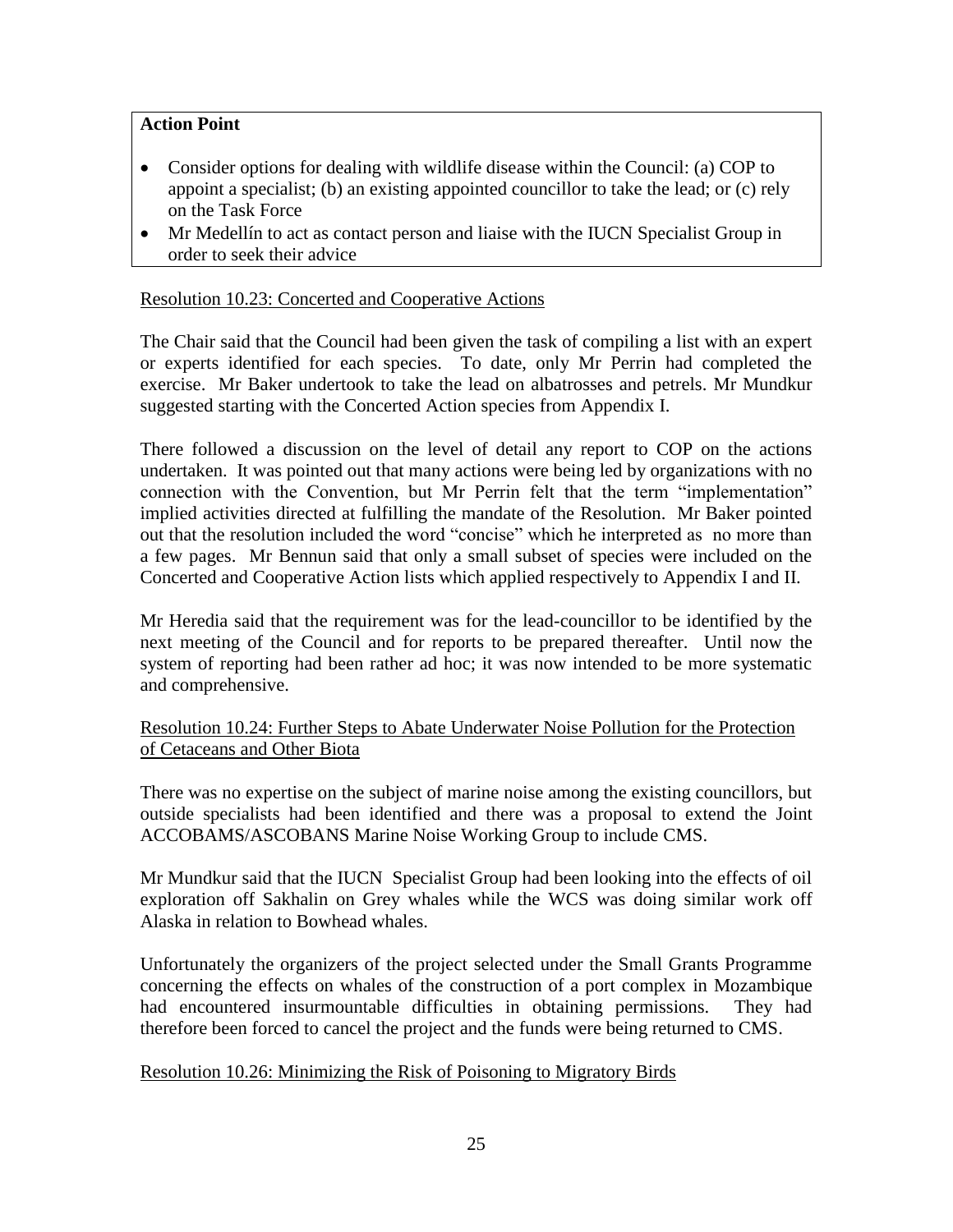The Convention was cooperating with BirdLife International, which had appointed a coordinator (Ms Symone Krimowa). A workshop had been held in Tunis in May in conjunction with a related conference convened by the Bern Convention thanks to support provide by the Government of Switzerland among others. A draft Resolution was being prepared for COP11, where guidelines will be presented along with the proposal to extend the mandate of the Working group.

## Resolution 10.27: Improving the Conservation Status of Migratory Landbirds in the African Eurasian Region

This subject had been discussed (see Mr Biber's report under agenda item 4.i above)

#### Resolution 10.28: Saker Falcon *Falco cherrug*

The dedicated Task Force established under the Resolution was tackling the challenges posed by the species and was making progress through the positive engagement of a wide range of stakeholders. An action plan would be presented for adoption at COP11.

#### Criteria for Listing Species on the Appendices

This issued had been discussed at length under Agenda Item 7.

#### Invasive Alien Species

This issue had been discussed at the  $17<sup>th</sup>$  meeting of the Council. Following a call for tenders a report on the impacts of invasive alien species on migratory species had been commissioned to the IUCN Invasive Species Specialist Group. The report had been finalized and was posted on the workspace. The report would be discussed at the  $18<sup>th</sup>$ meeting of the Council with a view to submitting a resolution to COP11.

# Small Grants Programme (SGP)

UNEP had provided US\$300,000 for conservation projects and the deadline for submitting applications for the second tranche of funding (US\$100,000) was 30 November 2013. UNEP had set criteria making applications from developed countries ineligible. No other sponsors had come forward so the future of the programme was again in doubt.

Given the modest amount of funding available, it was suggested by some that projects should address clear priorities of the Convention; others preferred to keep the programme open and wanted to seek ways of allowing capacity building, research and monitoring, as was the case when the Programme was funded through surpluses in the Trust Fund. It was important that CMS derived as much credit for its support and Parties had to be convinced that the SGP was worth retaining.

Mr Heredia drew the meeting's attention to a feature on the CMS Website – "Project of the Month" – where articles on the projects receiving support under the current funding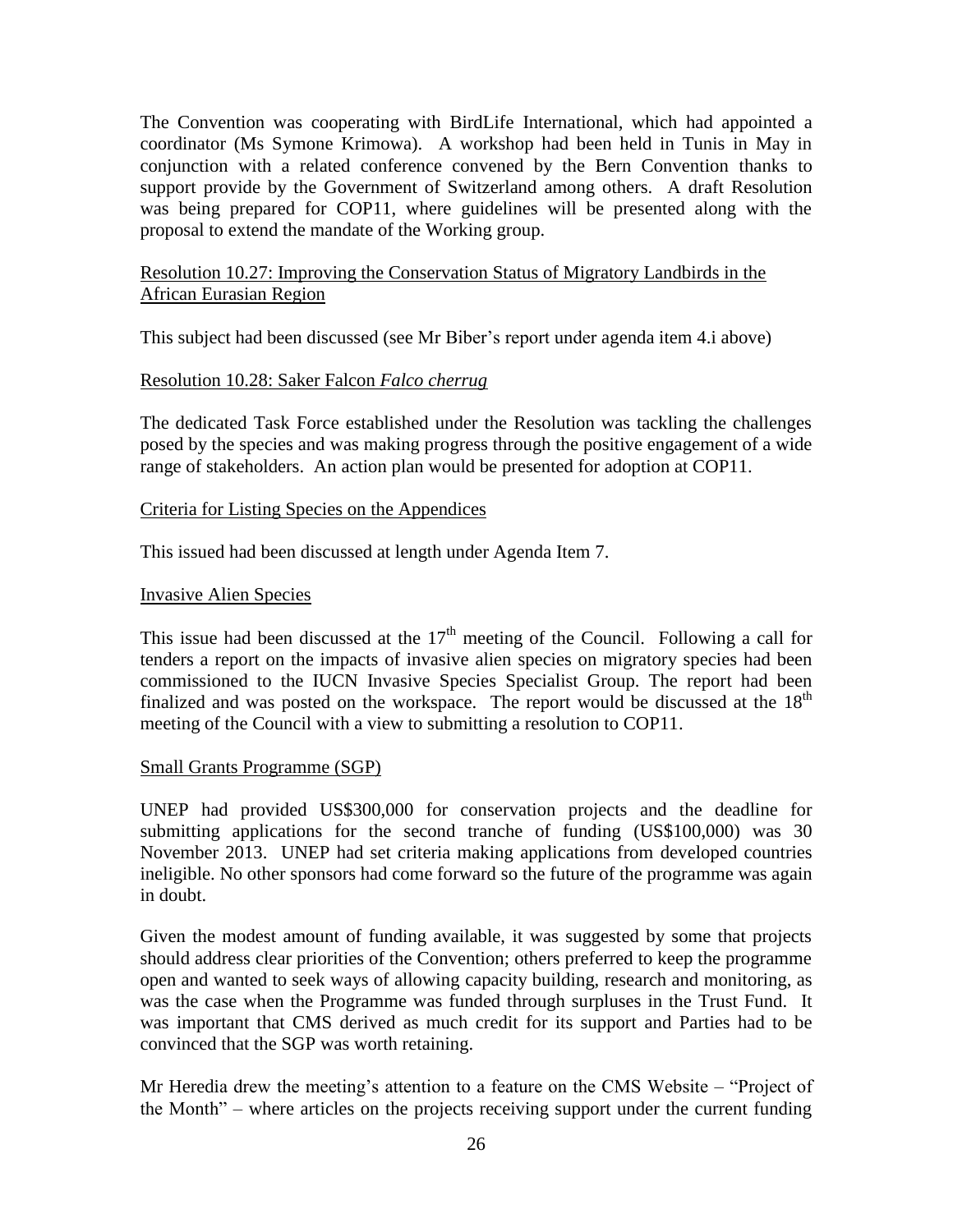round were being posted. Mr Mundkur welcomed the attention being given to the projects by the Secretariat in this way but wondered how species not benefitting from the Programme could obtain project funding. One alternative source might be the Mohammed bin Zayed Species Fund. Ms Aguado said that details of projects not awarded funds under the SGP had been passed to Parties and other funding agencies with letters of support from the Secretariat. Ms Qwathekana said that requiring matching funding should be a criterion as this indicated that a project was more viable in the long term; she expressed doubts about whether in-kind contributions should be accepted.

Mr Dereliev described the similar but smaller programme operated by AEWA. There were sufficient funds for only one project to be supported and the AEWA Standing Committee chose which application was to be supported.

# **Action Point**

 Secretariat to advertise the results of the projects funded under the SGP and request UNEP to provide further resources

# **Single Species Action Plans (SSAP)**

A number of Single Species Action Plans had been adopted, some in conjunction with AEWA. It was important that the Plans should indeed lead to actions. More SSAPs were being developed.

# Projects (other than those under the SGP)

The project on the Ethiopia-South Sudan mammal's migration corridor which was being funded by Norway was progressing well with interesting data being gathered on the species' migration. A meeting to bring together participants from both countries and present the project's results was being planned. The Sahelo-Saharan Antelopes Project was described in Ms Beudels' report (see Agenda Item 4.f)

# **10. Practical demonstration and training on the use of the ScC online workspace**

Ms Aguado led a practical demonstration of the Scientific Council workspace, thanking AEWA for all its pioneering work in developing the system and sharing the final product with the rest of the CMS Family. Councillors were urged to use the workspace to familiarize themselves with its features and to seek assistance from the Secretariat if they had any problems or questions.

As with other modern communication devices, the workspace relied on dependable internet connections. The "Wikidoc" feature was still being developed.

Thanks were expressed to the Government of Switzerland which had provided the funds to develop the system.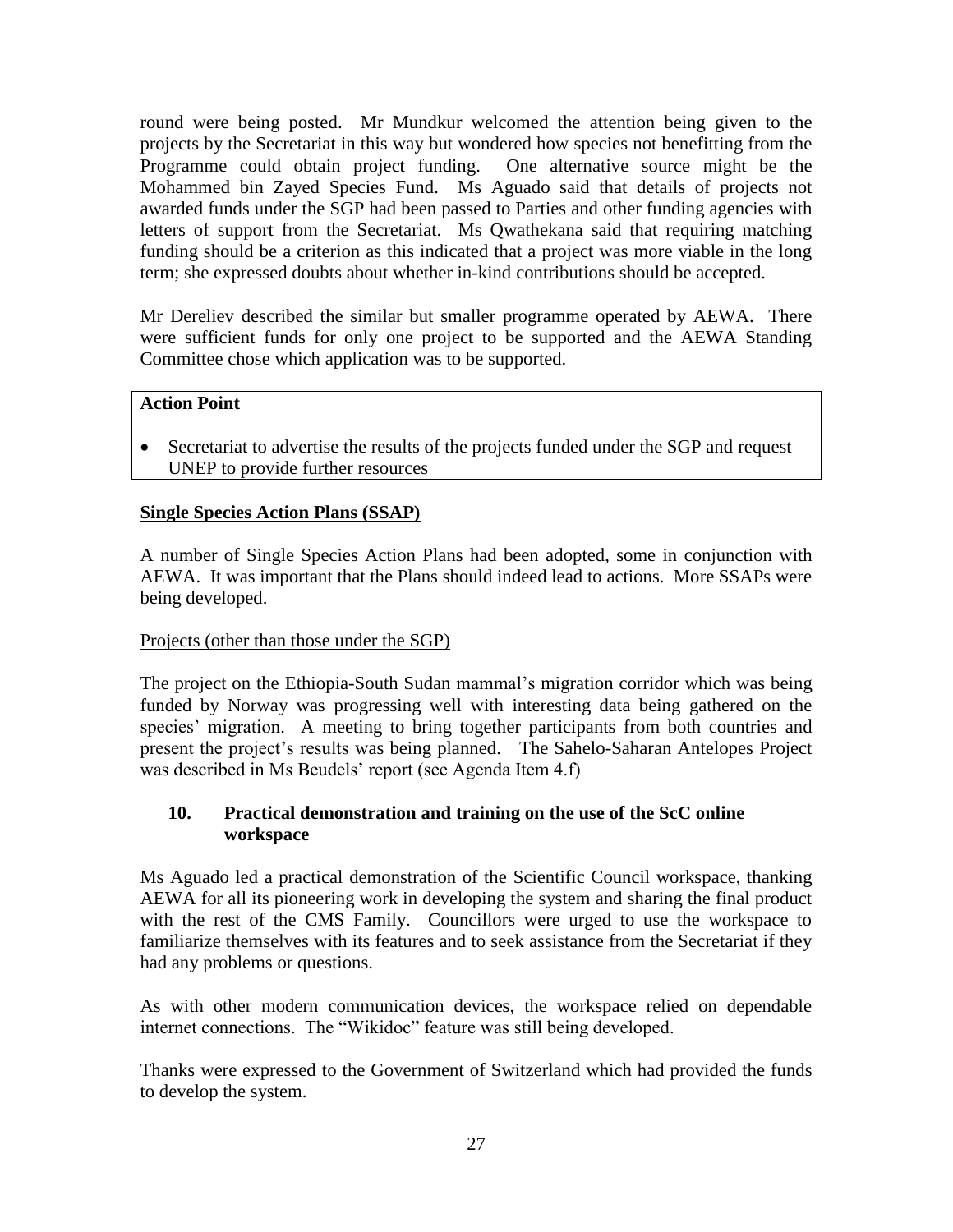#### **11. Closure and Any Other Business**

After the customary expression of thanks to all those who had contributed to the success of the meeting, from the Secretariat, the hotel, the regional authorities of Lazio and the regional park of Riviera d'Ulisse, the Chair declared that the formal business of the meeting was concluded. He then explained the format of the following day's workshop.

Mr Limpus made a presentation on the use of GIS in tracking marine turtles and the spatial and temporal database that he had built up charting their migration. The data were still being updated – and Mr Limpus's work on the Mediterranean, Indian Ocean and parts of the Pacific was probably being complemented by Jacques Fretey in West Africa but the website had been put on ice when the WCMC changed its software. The quantity and quality of the data emanating from satellite telemetry had increased dramatically in recent years. The system lent itself for adaptation for any species that lived colonially. The slides comprising the presentation have been posted on the CMS website.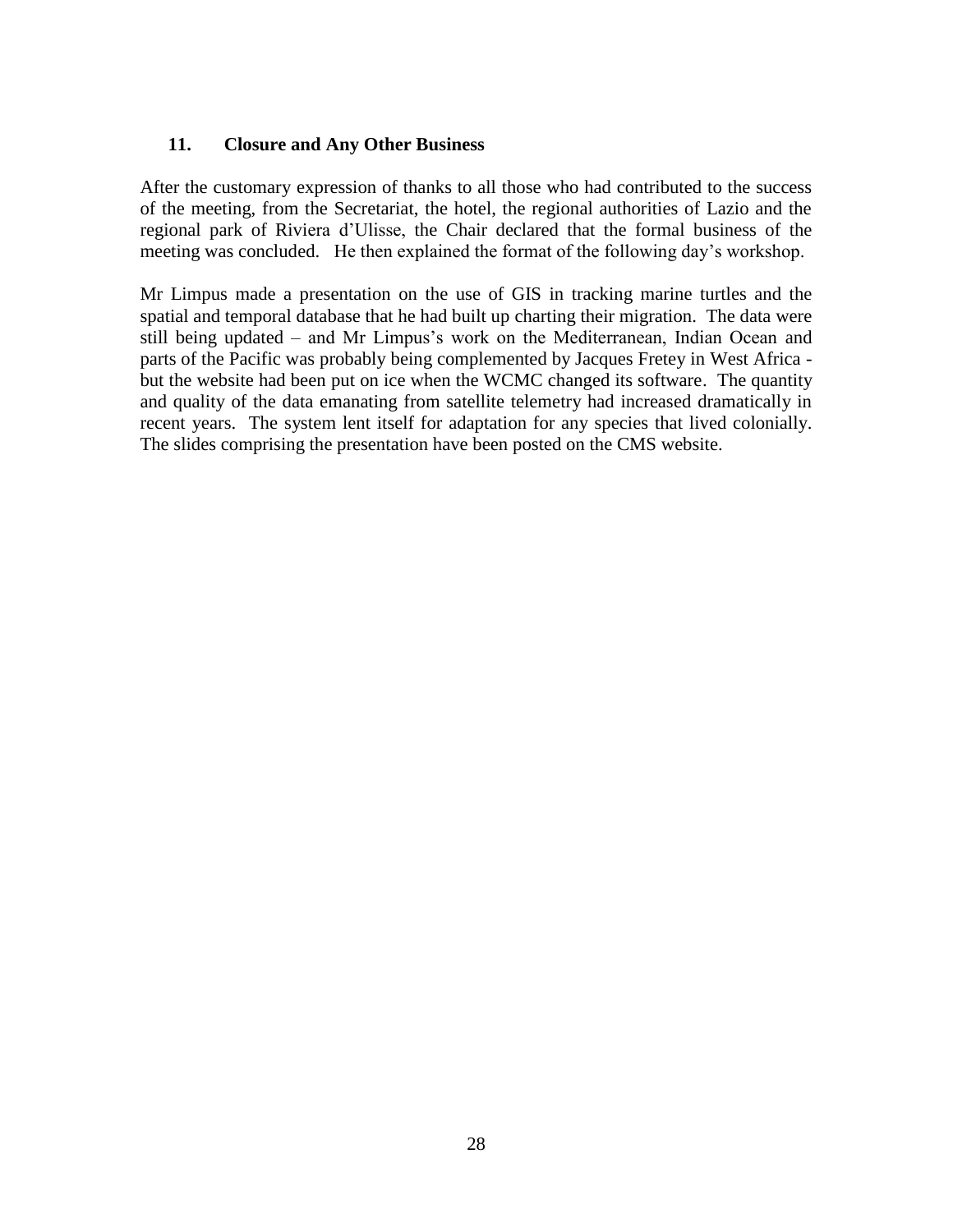#### **Annex I**

#### **CMS Scientific Council Strategic & Planning Meeting Formia, Italy, 9-11 October 2013**

#### **List of Participants**

#### **Chair**

Dr. Fernando **Spina** Senior Scientist, Head Italian Ringing Centre Instituto Superiore per la Protezione e la Ricerca Ambientale ISPRA, Sede ex-INFS Via Cà Fornacetta 9 1-40064 Ozzano Emilia (BO) **ITALY** Tel: (+39 051) 6512 111 direct 6512214 E-mail: [fernando.spina@isprambiente.it](mailto:fernando.spina@isprambiente.it)

#### **Vice-Chair**

Malta **Qwathekana** Senior Policy Advisor, International Biodiversity and Heritage Department of Environmental Affairs Private Box X447 00001 Pretoria SOUTH AFRICA Tel: (+271 2) 3103067 Email: [mqwathekana@environment.gov.za](mailto:mqwathekana@environment.gov.za)

#### **Appointed Councillors**

Mr. Barry G. **Baker**  CMS Appointed Councillor (By-Catch) 114 Watsons Road, Kettering Tasmania 7155 AUSTRALIA Tel.: (+61 3) 6267 4079 E-mail: [barry.baker@latitude42.com.au](mailto:barry.baker@latitude42.com.au)

Mr. Leon **Bennun** CMS Appointed Councillor (Birds) BirdLife International Welbrook Court, Girton Road CB3 ONA Cambridge UK Email: [Leon.Bennun@birdlife.org](mailto:Leon.Bennun@birdlife.org)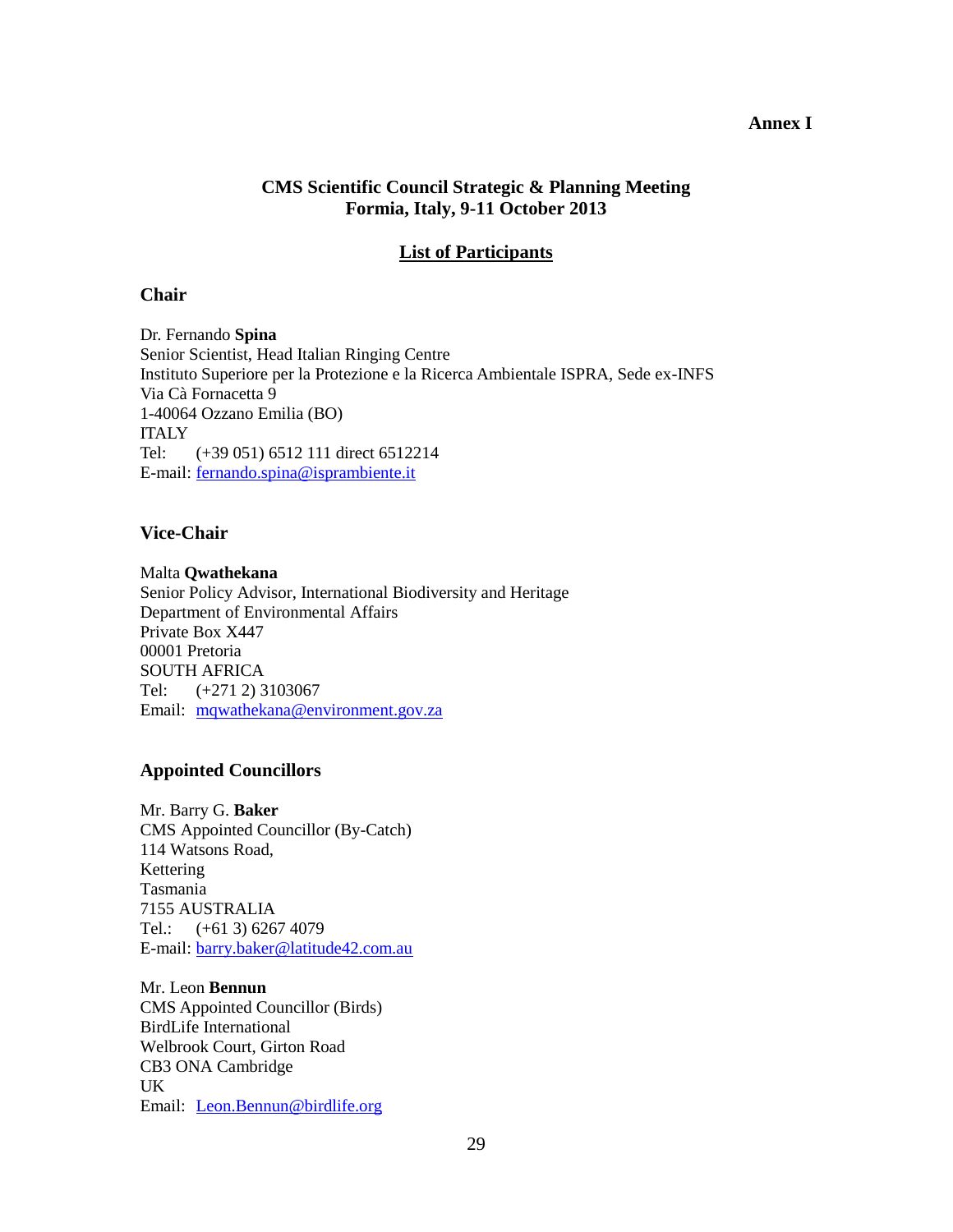Dr. Zeb S. **Hogan**  CMS Appointed Councillor (Fish) 2355 Camelot Way Reno NV 89509 UNITED STATES OF AMERICA Tel: (+1 530) 219 0942 E-mail: [zebhogan@hotmail.com](mailto:zebhogan@hotmail.com)

Dr. Colin J. **Limpus**  CMS Appointed Councillor (Marine Turtles) Chief Scientist Queensland Turtle Research P. O. Box 541, Capalaba Queensland 4157 AUSTRALIA Tel.: (+61 7) 3245 4056 E-mail: [Col.Limpus@ehp.qld.gov.au](mailto:Col.Limpus@ehp.qld.gov.au)

Dr. Rodrigo A. **Medellín** CMS Appointed Councillor (Neotropical Fauna) President of the Society for Conservation Biology Instituto de Ecología, UNAM Ap. Postal 70-275 04510 Ciudad Universitaria, D. F. **MEXICO** Tel.: (+52)-55-5622-9042 E-Mail: [medellin@miranda.ecologia.unam.mx](mailto:medellin@miranda.ecologia.unam.mx)

Dr. Taej **Mundkur** CMS Appointed Councillor (Asiatic Fauna) Programme Manager - Flyways Wetlands International Horapark 9 (2nd Floor) 6717 LZ Ede THE NETHERLANDS Tel: (+31 318) 660910 E-mail: [taej.mundkur@wetlands.org](mailto:taej.mundkur@wetlands.org)

Prof. Alfred **Oteng-Yeboah**  CMS Appointed Councillor (African Fauna) Council for Scientific and Industrial Research CSIR-Ghana c/o Wildlife Division, Forestry Commission of Ghana Accra **GHANA** Tel: (+233 24) 477 2256 E-mail: [alfred.otengyeboah@gmail.com](mailto:alfred.otengyeboah@gmail.com)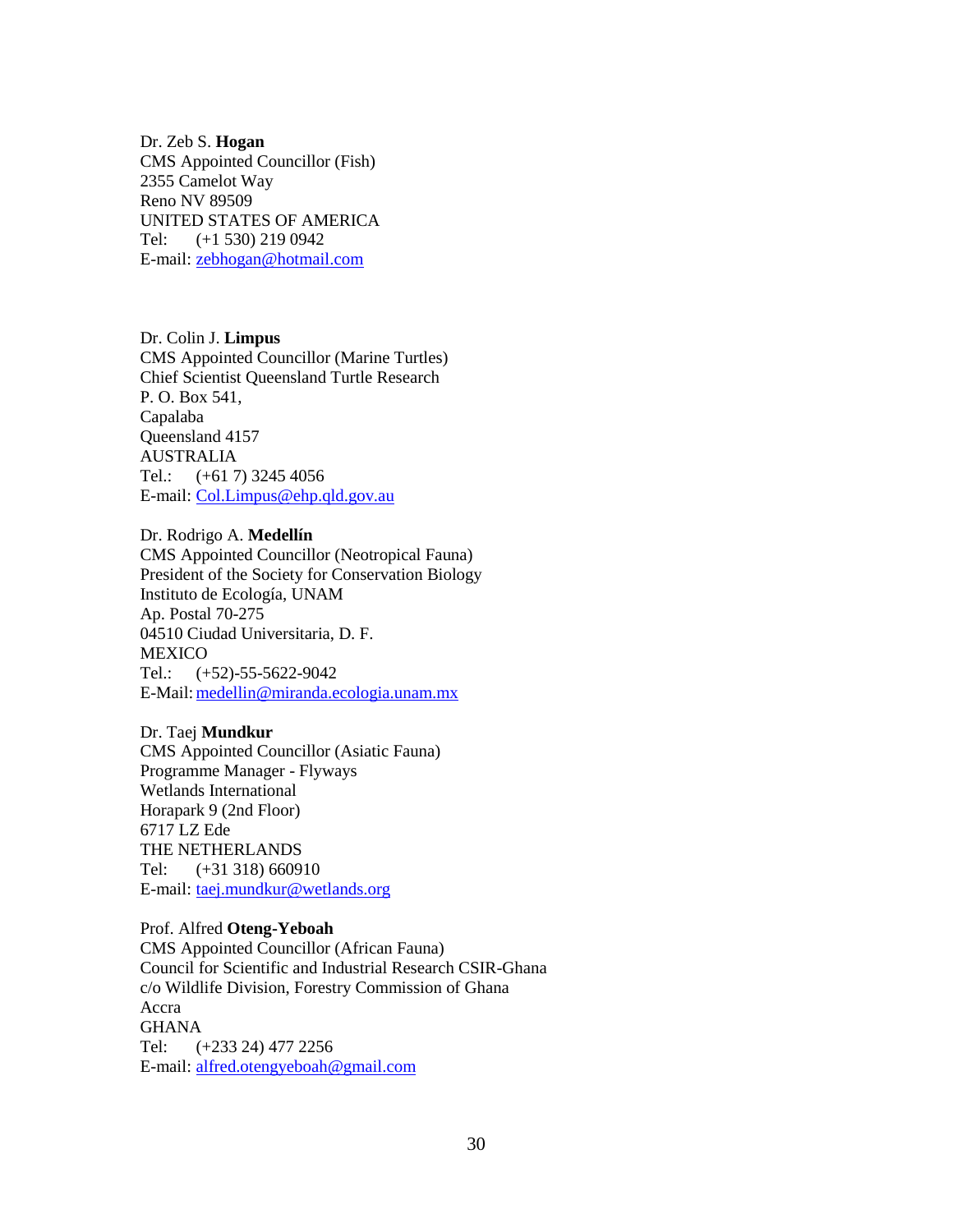Dr. William F. **Perrin**  Appointed Councillor (Aquatic Mammals) Senior Scientist U.S. National Marine Fisheries Service, NOAA Southwest Fisheries Science Center 3333 Torrey Pines Court La Jolla CA 92122 UNITED STATES OF AMERICA Tel.: (+1 858) 546 7096 E-mail: [william.perrin@noaa.gov](mailto:william.perrin@noaa.gov)

#### **Councillors / Chairs of Working Groups**

Dr. Roseline C. **Beudels-Jamar de Bolsee**  Coordinator Terrestrial Mammals Institut Royal des Sciences Naturelles de Belgique 29, rue Vautier 1000 Bruxelles BELGIQUE Tel: (+32 2) 627 43 54 E-mail: [roseline.beudels@naturalsciences.be](mailto:roseline.beudels@naturalsciences.be)

Dr. Olivier **Biber**  Head International Biodiversity Matters Unit Swiss Agency for the Environment (FOEN) CH-3003 Bern **SWITZERLAND** Tel.: (+41 31) 323 0663 E-mail: [olivier.biber@bafu.admin.ch](mailto:olivier.biber@bafu.admin.ch)

#### **Observers**

Sergey **Dereliev** UNEP/AEWA Secretariat UN Campus, Platz der Vereinten Nationen 1 53113 Bonn GERMANY Tel: (+49) 228 815 2415 Fax: (+49) 228 815 2450 E-mail: [sdereliev@unep.de](mailto:sdereliev@unep.de)

Mr. Peter H. C. **Lina** Chair of the EUROBATS Advisory Committee Netherlands Centre for Biodiversity "Naturalis" Darwinweg 2 2333 CR Leiden THE NETHERLANDS Tel.: (+31) 71 531 49 79 E-mail: [phclina@telfort.nl](mailto:phclina@telfort.nl)